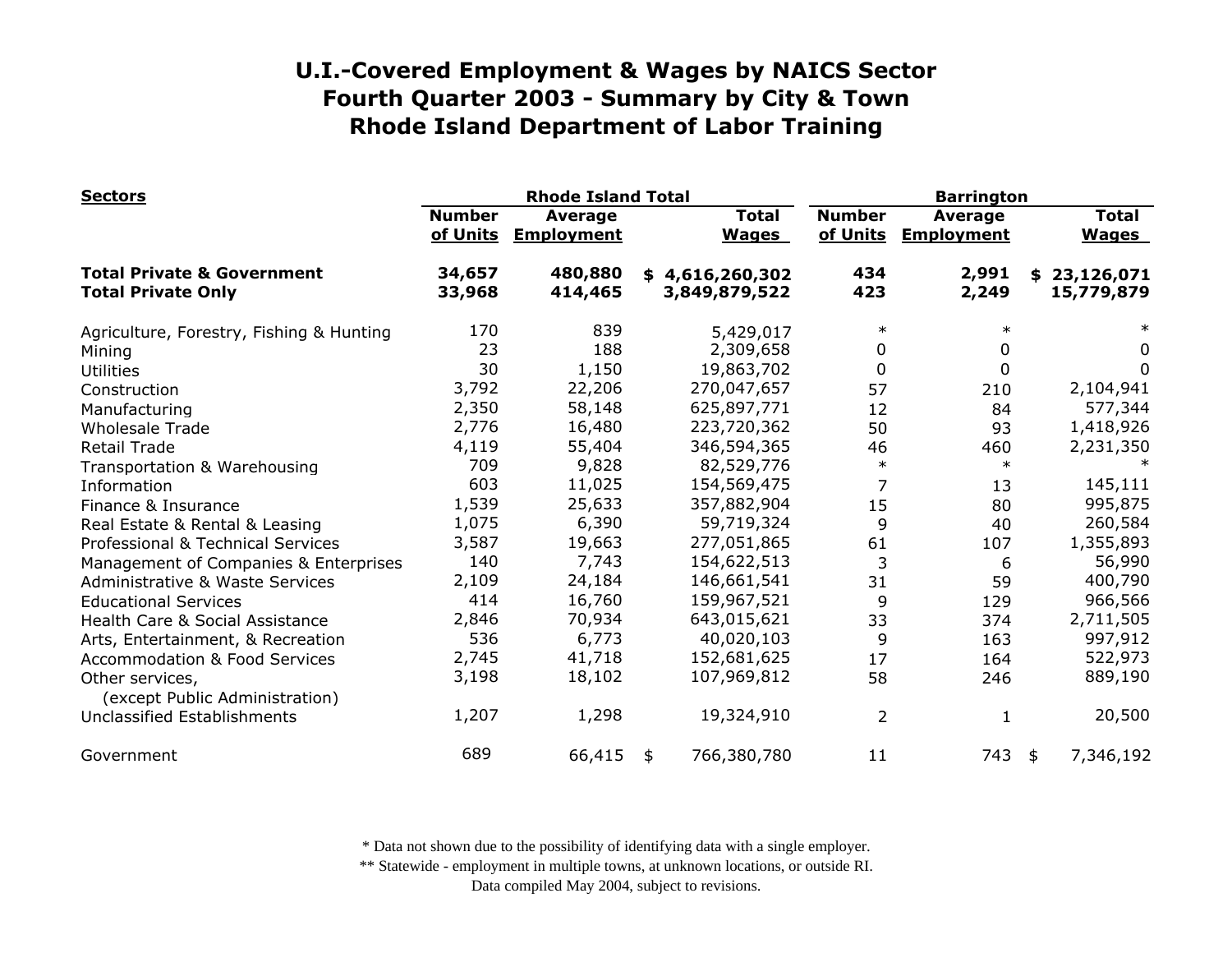| <b>Sectors</b>                                                     |                           | <b>Bristol</b>                      |                                | <b>Burrillville</b>       |                                     |    |                              |
|--------------------------------------------------------------------|---------------------------|-------------------------------------|--------------------------------|---------------------------|-------------------------------------|----|------------------------------|
|                                                                    | <b>Number</b><br>of Units | <b>Average</b><br><b>Employment</b> | <b>Total</b><br><b>Wages</b>   | <b>Number</b><br>of Units | <b>Average</b><br><b>Employment</b> |    | <b>Total</b><br><b>Wages</b> |
| <b>Total Private &amp; Government</b><br><b>Total Private Only</b> | 567<br>553                | 7,206<br>6,249                      | 57,720,942<br>S.<br>48,595,554 | 285<br>269                | 2,958<br>2,290                      | \$ | 23,559,456<br>17,092,954     |
| Agriculture, Forestry, Fishing & Hunting                           | $\ast$                    |                                     | $\ast$                         | $\ast$                    | $\ast$                              |    |                              |
| Mining                                                             | 0                         |                                     | 0                              | 0                         | 0                                   |    | 0                            |
| <b>Utilities</b>                                                   | 0                         |                                     | 0                              | $\ast$                    | $\ast$                              |    | $\ast$                       |
| Construction                                                       | 91                        | 440                                 | 4,243,084                      | 61                        | 215                                 |    | 2,031,583                    |
| Manufacturing                                                      | 74                        | 1,342                               | 12,467,077                     | 20                        | 568                                 |    | 6,124,721                    |
| <b>Wholesale Trade</b>                                             | 34                        | 125                                 | 1,951,417                      | 28                        | 54                                  |    | 638,337                      |
| <b>Retail Trade</b>                                                | 63                        | 689                                 | 4,398,076                      | 19                        | 169                                 |    | 690,519                      |
| Transportation & Warehousing                                       | 8                         | 44                                  | 349,608                        | 3                         | 12                                  |    | 123,789                      |
| Information                                                        | $\ast$                    | $\ast$                              | $\ast$                         |                           | 18                                  |    | 77,756                       |
| Finance & Insurance                                                | 21                        | 144                                 | 1,252,011                      | 6                         | 34                                  |    | 366,267                      |
| Real Estate & Rental & Leasing                                     | 16                        | 81                                  | 488,192                        | 9                         | 20                                  |    | 114,710                      |
| Professional & Technical Services                                  | 40                        | 76                                  | 869,237                        | 19                        | 48                                  |    | 645,522                      |
| Management of Companies & Enterprises                              | $\ast$                    | $\ast$                              | $\ast$                         | $\ast$                    | $\ast$                              |    |                              |
| <b>Administrative &amp; Waste Services</b>                         | 34                        | 149                                 | 1,356,649                      | 10                        | 21                                  |    | 156,396                      |
| <b>Educational Services</b>                                        | $\ast$                    | $\ast$                              |                                | $\ast$                    | $\ast$                              |    |                              |
| Health Care & Social Assistance                                    | 35                        | 839                                 | 5,158,336                      | 20                        | 522                                 |    | 3,084,203                    |
| Arts, Entertainment, & Recreation                                  | 13                        | 76                                  | 232,206                        | 8                         | 71                                  |    | 205,196                      |
| <b>Accommodation &amp; Food Services</b>                           | 50                        | 697                                 | 2,056,818                      | 24                        | 360                                 |    | 1,427,154                    |
| Other services,<br>(except Public Administration)                  | 60                        | 252                                 | 1,345,051                      | 31                        | 98                                  |    | 492,794                      |
| <b>Unclassified Establishments</b>                                 | 0                         | 0                                   | 0                              | $\mathbf 0$               | $\mathbf 0$                         |    | 0                            |
| Government                                                         | 14                        | 958                                 | 9,125,388<br>\$                | 16                        | 669                                 | \$ | 6,466,502                    |

\* Data not shown due to the possibility of identifying data with a single employer.

\*\* Statewide - employment in multiple towns, at unknown locations, or outside RI.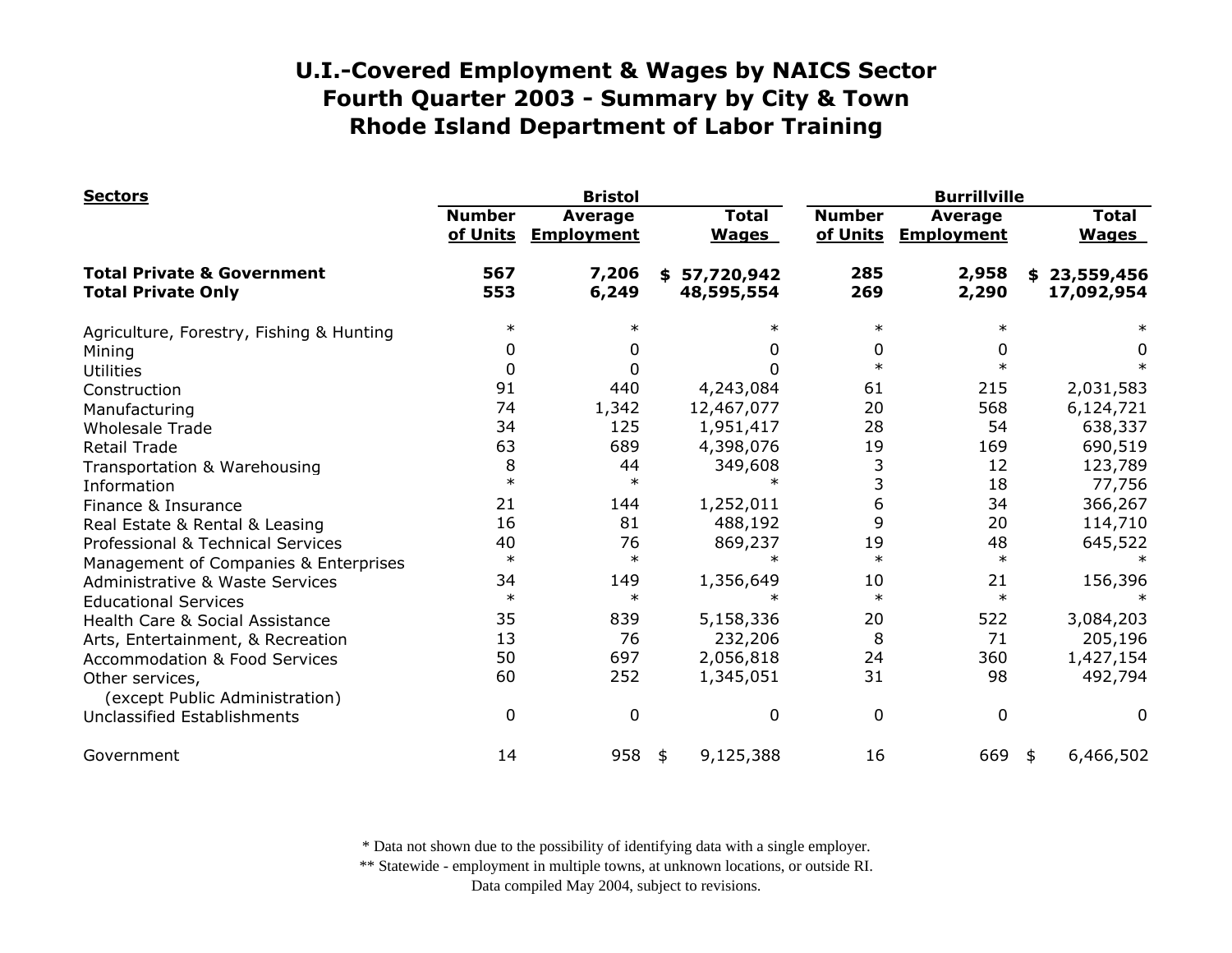| <b>Sectors</b>                                                     |                           | <b>Central Falls</b>         |                              |                           | Charlestown                         |                              |  |  |
|--------------------------------------------------------------------|---------------------------|------------------------------|------------------------------|---------------------------|-------------------------------------|------------------------------|--|--|
|                                                                    | <b>Number</b><br>of Units | Average<br><b>Employment</b> | <b>Total</b><br><b>Wages</b> | <b>Number</b><br>of Units | <b>Average</b><br><b>Employment</b> | <b>Total</b><br><b>Wages</b> |  |  |
| <b>Total Private &amp; Government</b><br><b>Total Private Only</b> | 264<br>253                | 3,354<br>2,480               | \$28,559,667<br>19,058,629   | 234<br>222                | 1,738<br>1,531                      | \$14,406,092<br>12,656,722   |  |  |
| Agriculture, Forestry, Fishing & Hunting                           | 0                         |                              | 0                            | $\ast$                    | $\ast$                              |                              |  |  |
| Mining                                                             | 0                         |                              | 0                            |                           |                                     |                              |  |  |
| <b>Utilities</b>                                                   | 0                         |                              | 0                            | $\mathbf{0}$              | 0                                   | 0                            |  |  |
| Construction                                                       | 32                        | 169                          | 1,646,233                    | 53                        | 194                                 | 2,211,608                    |  |  |
| Manufacturing                                                      | 41                        | 876                          | 8,697,414                    |                           | 374                                 | 3,927,113                    |  |  |
| <b>Wholesale Trade</b>                                             | 10                        | 137                          | 1,282,833                    | 13                        | 43                                  | 458,460                      |  |  |
| <b>Retail Trade</b>                                                | 38                        | 328                          | 1,790,428                    | 22                        | 157                                 | 1,291,696                    |  |  |
| Transportation & Warehousing                                       | 8                         | 59                           | 238,051                      | $\ast$                    | $\ast$                              |                              |  |  |
| Information                                                        | $\Omega$                  | 0                            | O                            | 4                         | 14                                  | 72,128                       |  |  |
| Finance & Insurance                                                | 10                        | 108                          | 884,563                      | 5                         | 30                                  | 327,885                      |  |  |
| Real Estate & Rental & Leasing                                     |                           | 53                           | 421,221                      | 12                        | 22                                  | 539,767                      |  |  |
| Professional & Technical Services                                  |                           | 8                            | 94,719                       | 22                        | 38                                  | 419,739                      |  |  |
| Management of Companies & Enterprises                              |                           | $\ast$                       |                              | $\Omega$                  | 0                                   | 0                            |  |  |
| Administrative & Waste Services                                    |                           | $\ast$                       |                              | 15                        | 59                                  | 430,144                      |  |  |
| <b>Educational Services</b>                                        | $\Omega$                  | 0                            |                              | $\ast$                    | $\ast$                              |                              |  |  |
| Health Care & Social Assistance                                    | 18                        | 185                          | 1,270,142                    | 15                        | 163                                 | 1,158,595                    |  |  |
| Arts, Entertainment, & Recreation                                  | $\ast$                    | $\ast$                       | $\ast$                       | 6                         | 10                                  | 32,452                       |  |  |
| <b>Accommodation &amp; Food Services</b>                           | 38                        | 279                          | 783,918                      | 21                        | 227                                 | 822,896                      |  |  |
| Other services,<br>(except Public Administration)                  | 31                        | 141                          | 857,191                      | 16                        | 57                                  | 308,721                      |  |  |
| Unclassified Establishments                                        | $\mathbf 0$               | $\Omega$                     | 0                            | 0                         | 0                                   | 0                            |  |  |
| Government                                                         | 11                        | 875                          | 9,501,038<br>\$              | 12                        | 207                                 | 1,749,370<br>\$              |  |  |

\* Data not shown due to the possibility of identifying data with a single employer.

\*\* Statewide - employment in multiple towns, at unknown locations, or outside RI.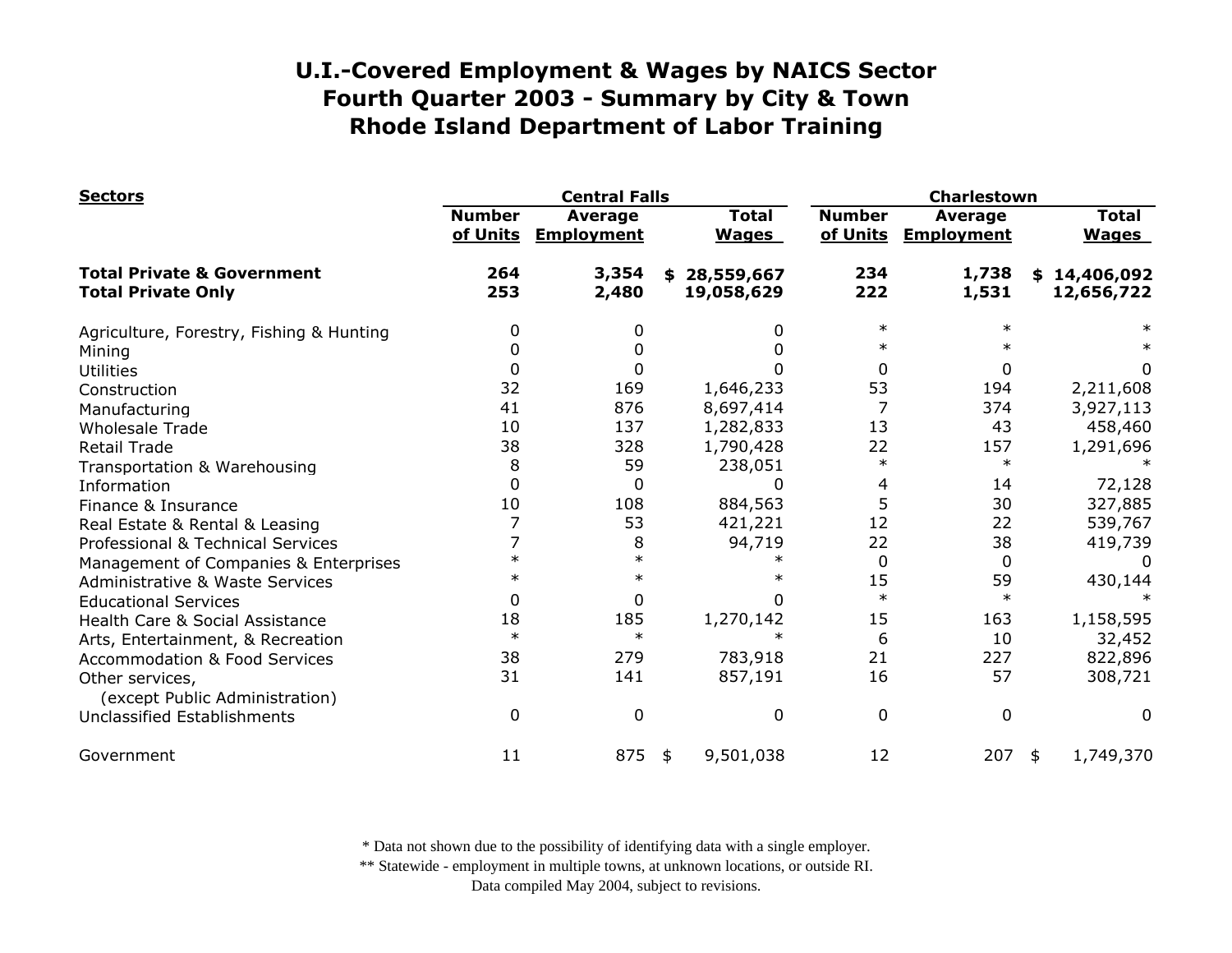| <b>Sectors</b>                                                     |                           | <b>Coventry</b>                     |                              | <b>Cranston</b>           |                              |                              |  |
|--------------------------------------------------------------------|---------------------------|-------------------------------------|------------------------------|---------------------------|------------------------------|------------------------------|--|
|                                                                    | <b>Number</b><br>of Units | <b>Average</b><br><b>Employment</b> | <b>Total</b><br><b>Wages</b> | <b>Number</b><br>of Units | Average<br><b>Employment</b> | <b>Total</b><br><b>Wages</b> |  |
| <b>Total Private &amp; Government</b><br><b>Total Private Only</b> | 702<br>678                | 7,704<br>6,412                      | \$60,367,814<br>47,583,304   | 2,425<br>2,405            | 37,925<br>30,575             | \$356,269,060<br>262,689,728 |  |
| Agriculture, Forestry, Fishing & Hunting                           | $\ast$                    | $\ast$                              | $\ast$                       | 7                         | 28                           | 185,596                      |  |
| Mining                                                             | 0                         | 0                                   | 0                            | $\ast$                    |                              |                              |  |
| <b>Utilities</b>                                                   | 0                         | 0                                   | 0                            | $\Omega$                  | 0                            | 0                            |  |
| Construction                                                       | 126                       | 668                                 | 6,234,654                    | 277                       | 1,864                        | 24,287,031                   |  |
| Manufacturing                                                      | 56                        | 923                                 | 13,018,456                   | 211                       | 5,201                        | 54,287,246                   |  |
| <b>Wholesale Trade</b>                                             | 49                        | 227                                 | 2,311,400                    | 209                       | 1,672                        | 20,335,453                   |  |
| <b>Retail Trade</b>                                                | 86                        | 1,386                               | 8,249,169                    | 309                       | 5,135                        | 30,698,310                   |  |
| Transportation & Warehousing                                       | 17                        | 151                                 | 1,152,254                    | 56                        | 747                          | 7,215,652                    |  |
| Information                                                        | 3                         | 14                                  | 114,395                      | 31                        | 1,386                        | 15,545,719                   |  |
| Finance & Insurance                                                | 26                        | 168                                 | 1,366,172                    | 132                       | 1,297                        | 21,632,132                   |  |
| Real Estate & Rental & Leasing                                     | 19                        | 66                                  | 464,093                      | 77                        | 666                          | 4,944,732                    |  |
| Professional & Technical Services                                  | 56                        | 159                                 | 1,408,059                    | 231                       | 1,306                        | 16,211,825                   |  |
| Management of Companies & Enterprises                              | 5                         | 21                                  | 248,818                      | 10                        | 197                          | 1,733,179                    |  |
| Administrative & Waste Services                                    | 50                        | 188                                 | 1,175,588                    | 151                       | 2,690                        | 13,606,790                   |  |
| <b>Educational Services</b>                                        | 9                         | 138                                 | 846,565                      | 30                        | 308                          | 1,328,602                    |  |
| Health Care & Social Assistance                                    | 37                        | 925                                 | 5,835,774                    | 243                       | 3,335                        | 29,239,584                   |  |
| Arts, Entertainment, & Recreation                                  | 7                         | 26                                  | 159,470                      | 23                        | 279                          | 1,143,175                    |  |
| <b>Accommodation &amp; Food Services</b>                           | 62                        | 1,038                               | 2,965,430                    | 161                       | 2,773                        | 10,313,623                   |  |
| Other services,<br>(except Public Administration)                  | 68                        | 307                                 | 1,999,308                    | 243                       | 1,686                        | 9,963,989                    |  |
| Unclassified Establishments                                        | $\ast$                    | $\ast$                              | ∗                            | $\ast$                    | $\ast$                       | $\ast$                       |  |
| Government                                                         | 24                        | 1,295                               | 12,784,510<br>\$             | 20                        | 7,352                        | 93,579,332<br>- \$           |  |

\* Data not shown due to the possibility of identifying data with a single employer.

\*\* Statewide - employment in multiple towns, at unknown locations, or outside RI.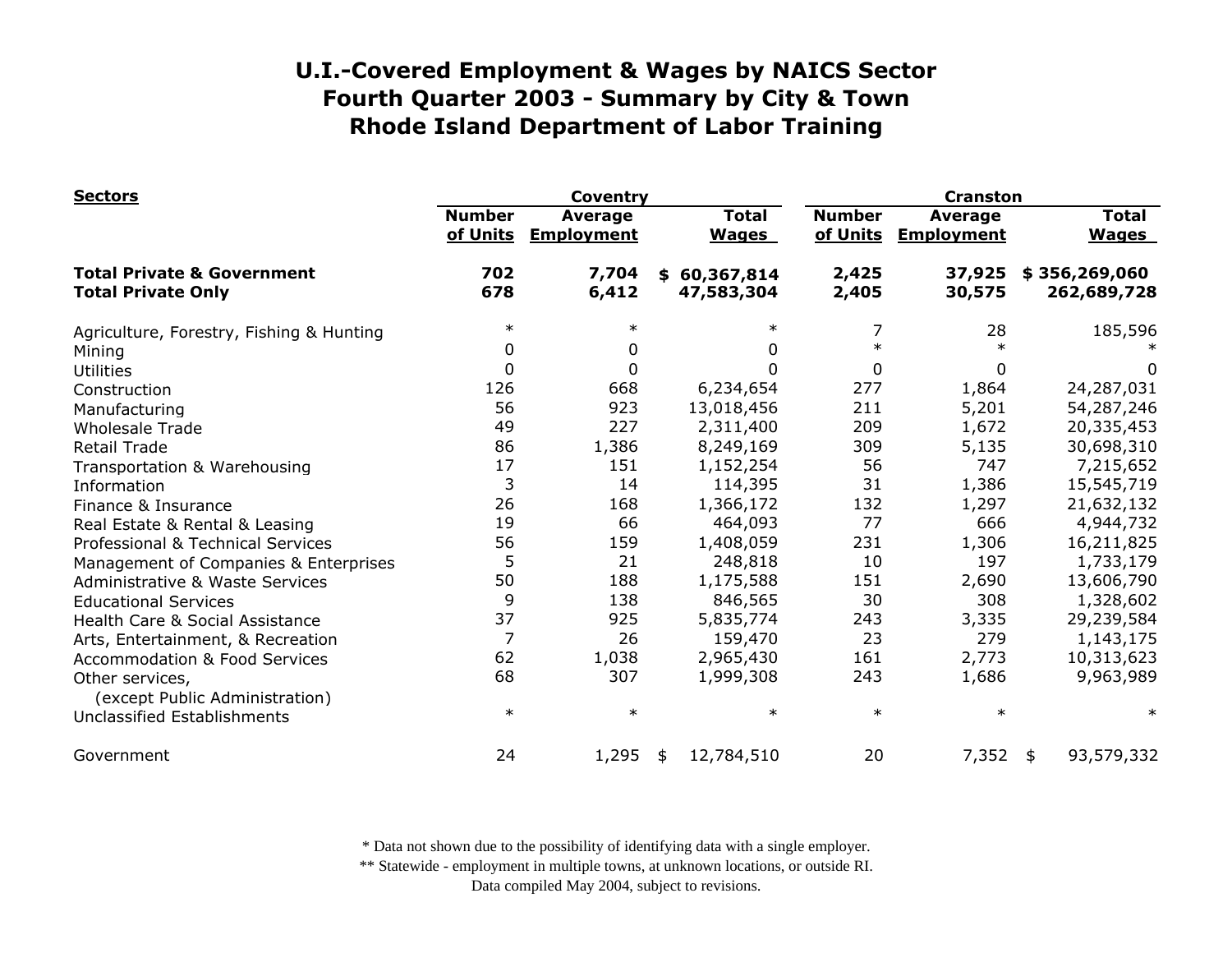| <b>Sectors</b>                                                     |                           | <b>Cumberland</b>                   |                              | <b>East Greenwich</b>     |                                     |                              |  |
|--------------------------------------------------------------------|---------------------------|-------------------------------------|------------------------------|---------------------------|-------------------------------------|------------------------------|--|
|                                                                    | <b>Number</b><br>of Units | <b>Average</b><br><b>Employment</b> | <b>Total</b><br><b>Wages</b> | <b>Number</b><br>of Units | <b>Average</b><br><b>Employment</b> | <b>Total</b><br><b>Wages</b> |  |
| <b>Total Private &amp; Government</b><br><b>Total Private Only</b> | 799<br>783                | 9,003<br>7,529                      | \$74,825,823<br>61,903,587   | 718<br>702                | 6,595<br>5,932                      | \$66,945,440<br>60,633,276   |  |
| Agriculture, Forestry, Fishing & Hunting                           | $\ast$                    | $\ast$                              | $\ast$                       | $\ast$                    | $\ast$                              |                              |  |
| Mining                                                             | $\ast$                    | $\ast$                              | $\ast$                       | 0                         | 0                                   | 0                            |  |
| <b>Utilities</b>                                                   | $\ast$                    | $\ast$                              | $\ast$                       | 0                         | $\Omega$                            | 0                            |  |
| Construction                                                       | 116                       | 827                                 | 8,867,894                    | 56                        | 334                                 | 4,796,995                    |  |
| Manufacturing                                                      | 49                        | 1,778                               | 16,617,837                   | 29                        | 1,305                               | 14,435,183                   |  |
| <b>Wholesale Trade</b>                                             | 84                        | 360                                 | 4,746,849                    | 91                        | 424                                 | 8,067,068                    |  |
| <b>Retail Trade</b>                                                | 89                        | 1,100                               | 5,819,735                    | 76                        | 669                                 | 6,636,826                    |  |
| Transportation & Warehousing                                       | 20                        | 553                                 | 5,715,831                    | 6                         | 84                                  | 437,710                      |  |
| Information                                                        | $\ast$                    | $\ast$                              | $\ast$                       | 23                        | 43                                  | 698,160                      |  |
| Finance & Insurance                                                | 38                        | 187                                 | 2,192,081                    | 46                        | 503                                 | 6,881,409                    |  |
| Real Estate & Rental & Leasing                                     | 31                        | 109                                 | 868,922                      | 26                        | 76                                  | 592,134                      |  |
| Professional & Technical Services                                  | 71                        | 242                                 | 2,780,029                    | 104                       | 361                                 | 4,626,138                    |  |
| Management of Companies & Enterprises                              | $\ast$                    | $\ast$                              |                              | $\ast$                    | $\ast$                              |                              |  |
| Administrative & Waste Services                                    | 49                        | 196                                 | 1,835,626                    | 36                        | 125                                 | 966,875                      |  |
| <b>Educational Services</b>                                        | 8                         | 86                                  | 371,089                      | 16                        | 198                                 | 1,220,738                    |  |
| Health Care & Social Assistance                                    | 62                        | 1,038                               | 7,709,558                    | 70                        | 716                                 | 6,432,630                    |  |
| Arts, Entertainment, & Recreation                                  | 13                        | 101                                 | 514,930                      | 14                        | 65                                  | 544,222                      |  |
| <b>Accommodation &amp; Food Services</b>                           | 49                        | 575                                 | 1,851,958                    | 45                        | 753                                 | 2,718,653                    |  |
| Other services,<br>(except Public Administration)                  | 83                        | 316                                 | 1,642,133                    | 57                        | 219                                 | 1,254,852                    |  |
| Unclassified Establishments                                        | $\overline{2}$            | 1                                   | 4,485                        | $\overline{2}$            | 4                                   | 38,029                       |  |
| Government                                                         | 16                        | 1,476                               | 12,922,236<br>\$             | 16                        | 662                                 | 6,312,164<br>\$              |  |

\* Data not shown due to the possibility of identifying data with a single employer.

\*\* Statewide - employment in multiple towns, at unknown locations, or outside RI.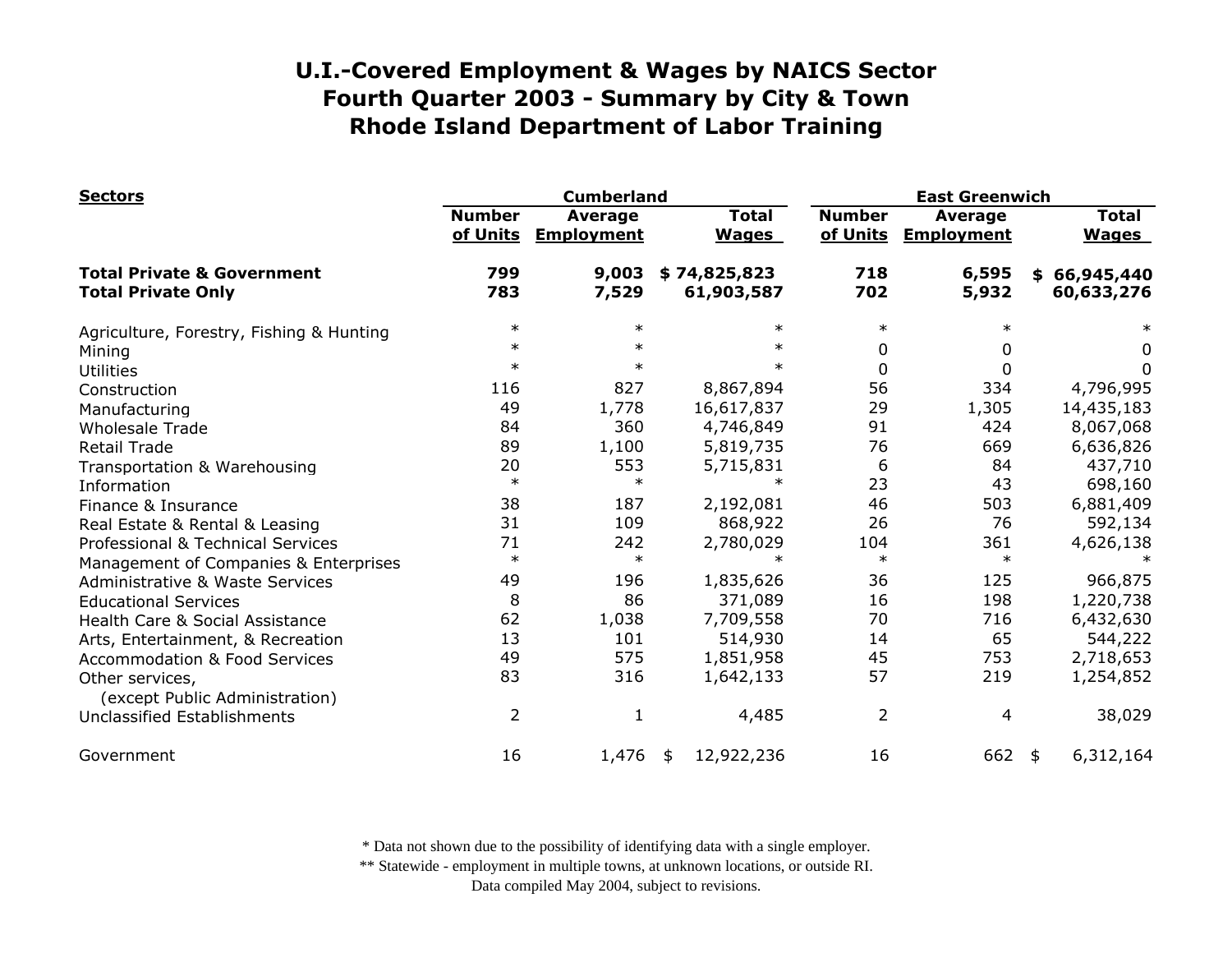| <b>Sectors</b>                                                     |                           | <b>East Providence</b>       |                              | <b>Exeter</b>             |                                     |                              |  |
|--------------------------------------------------------------------|---------------------------|------------------------------|------------------------------|---------------------------|-------------------------------------|------------------------------|--|
|                                                                    | <b>Number</b><br>of Units | Average<br><b>Employment</b> | <b>Total</b><br><b>Wages</b> | <b>Number</b><br>of Units | <b>Average</b><br><b>Employment</b> | <b>Total</b><br><b>Wages</b> |  |
| <b>Total Private &amp; Government</b><br><b>Total Private Only</b> | 1,450<br>1,432            | 22,823<br>21,024             | \$226,642,751<br>204,795,978 | 146<br>143                | 990<br>938                          | \$7,351,828<br>7,121,397     |  |
| Agriculture, Forestry, Fishing & Hunting                           | 0                         | 0                            | 0                            | 6                         | 98                                  | 415,565                      |  |
| Mining                                                             | $\ast$                    |                              |                              | 0                         | 0                                   |                              |  |
| <b>Utilities</b>                                                   | 0                         | 0                            |                              | $\mathbf 0$               | 0                                   | $\Omega$                     |  |
| Construction                                                       | 206                       | 1,367                        | 19,839,064                   | 30                        | 101                                 | 858,455                      |  |
| Manufacturing                                                      | 116                       | 3,081                        | 35,434,819                   | 9                         | 150                                 | 1,466,152                    |  |
| <b>Wholesale Trade</b>                                             | 132                       | 1,790                        | 23,724,772                   | 12                        | 65                                  | 493,177                      |  |
| <b>Retail Trade</b>                                                | 153                       | 2,185                        | 18,329,018                   | 14                        | 91                                  | 413,064                      |  |
| Transportation & Warehousing                                       | 26                        | 109                          | 945,481                      | 5                         | 73                                  | 450,377                      |  |
| Information                                                        | 19                        | 498                          | 6,588,643                    | $\ast$                    | $\ast$                              |                              |  |
| Finance & Insurance                                                | 102                       | 2,550                        | 28,120,060                   | 0                         | 0                                   | 0                            |  |
| Real Estate & Rental & Leasing                                     | 46                        | 252                          | 2,170,135                    | 6                         | 8                                   | 423,953                      |  |
| Professional & Technical Services                                  | 151                       | 1,364                        | 16,637,842                   | 15                        | 42                                  | 666,406                      |  |
| Management of Companies & Enterprises                              | 4                         | 87                           | 605,665                      | $\mathbf{0}$              | 0                                   | $\Omega$                     |  |
| <b>Administrative &amp; Waste Services</b>                         | 77                        | 700                          | 3,904,416                    | 14                        | 35                                  | 187,534                      |  |
| <b>Educational Services</b>                                        | 15                        | 596                          | 4,789,342                    | $\ast$                    | $\ast$                              |                              |  |
| Health Care & Social Assistance                                    | 129                       | 3,664                        | 31,585,036                   | 8                         | 93                                  | 604,763                      |  |
| Arts, Entertainment, & Recreation                                  | 24                        | 498                          | 1,989,918                    | 4                         | 54                                  | 467,603                      |  |
| <b>Accommodation &amp; Food Services</b>                           | 98                        | 1,445                        | 4,763,907                    | 8                         | 93                                  | 529,115                      |  |
| Other services,                                                    | 129                       | 822                          | 5,175,867                    | 10                        | 31                                  | 116,145                      |  |
| (except Public Administration)<br>Unclassified Establishments      | $\ast$                    | $\ast$                       | $\ast$                       | $\mathbf 0$               | 0                                   | $\Omega$                     |  |
| Government                                                         | 18                        | 1,799                        | 21,846,773<br>\$             | 3                         | 53                                  | 230,431<br>\$                |  |

\* Data not shown due to the possibility of identifying data with a single employer.

\*\* Statewide - employment in multiple towns, at unknown locations, or outside RI.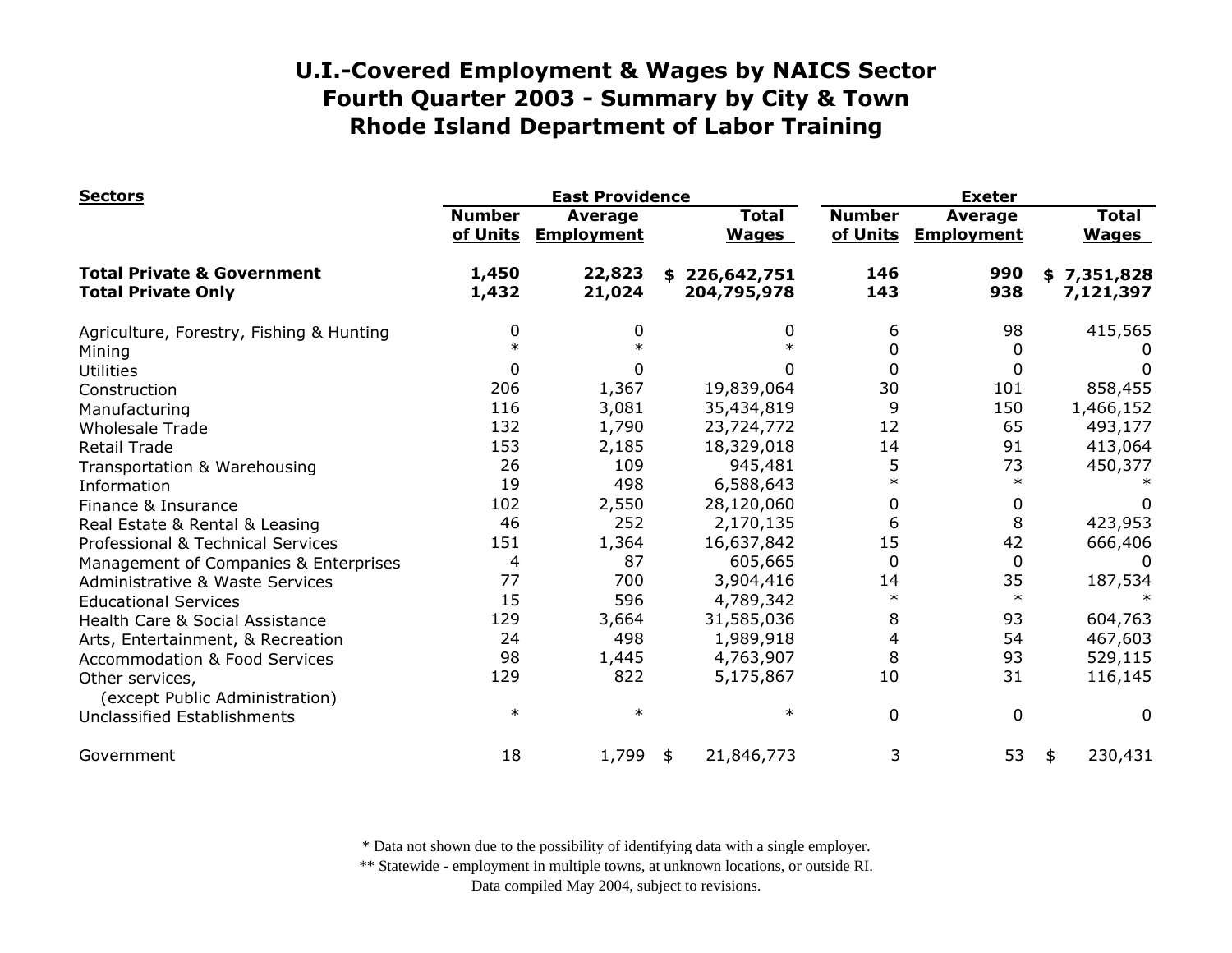| <b>Sectors</b>                                                     |                           | <b>Foster</b>                       |                              |                           | Glocester                    |    |                              |  |
|--------------------------------------------------------------------|---------------------------|-------------------------------------|------------------------------|---------------------------|------------------------------|----|------------------------------|--|
|                                                                    | <b>Number</b><br>of Units | <b>Average</b><br><b>Employment</b> | <b>Total</b><br><b>Wages</b> | <b>Number</b><br>of Units | Average<br><b>Employment</b> |    | <b>Total</b><br><b>Wages</b> |  |
| <b>Total Private &amp; Government</b><br><b>Total Private Only</b> | 103<br>96                 | 516<br>395                          | 3,107,575<br>\$<br>2,123,369 | 189<br>174                | 1,513<br>1,045               | \$ | 9,176,378<br>6,700,141       |  |
| Agriculture, Forestry, Fishing & Hunting                           | 6                         | 24                                  | 103,240                      | $\ast$                    | $\ast$                       |    |                              |  |
| Mining                                                             |                           | 0                                   |                              |                           | $\ast$                       |    |                              |  |
| <b>Utilities</b>                                                   | 0                         | 0                                   | 0                            | $\ast$                    | $\ast$                       |    |                              |  |
| Construction                                                       | 23                        | 55                                  | 412,509                      | 43                        | 125                          |    | 1,053,302                    |  |
| Manufacturing                                                      | 4                         | 13                                  | 91,647                       | 5                         | 23                           |    | 213,862                      |  |
| <b>Wholesale Trade</b>                                             | 10                        | 15                                  | 106,338                      |                           | 9                            |    | 90,241                       |  |
| <b>Retail Trade</b>                                                | 6                         | 22                                  | 118,915                      | 21                        | 211                          |    | 910,236                      |  |
| Transportation & Warehousing                                       | $\ast$                    | $\ast$                              | $\ast$                       | 10                        | 81                           |    | 501,652                      |  |
| Information                                                        | 4                         | 15                                  | 50,446                       | 4                         | 21                           |    | 105,122                      |  |
| Finance & Insurance                                                | O                         | 0                                   |                              | 6                         | 26                           |    | 392,118                      |  |
| Real Estate & Rental & Leasing                                     | $\ast$                    | $\ast$                              |                              |                           | 3                            |    | 16,500                       |  |
| Professional & Technical Services                                  | 13                        | 22                                  | 191,703                      | 6                         | 8                            |    | 35,848                       |  |
| Management of Companies & Enterprises                              | 0                         | 0                                   | 0                            |                           | $\overline{0}$               |    | $\Omega$                     |  |
| <b>Administrative &amp; Waste Services</b>                         | 11                        | 35                                  | 192,681                      | 13                        | 65                           |    | 518,571                      |  |
| <b>Educational Services</b>                                        | 0                         | 0                                   | 0                            | $\ast$                    | $\ast$                       |    |                              |  |
| Health Care & Social Assistance                                    | 5                         | 53                                  | 386,178                      | 11                        | 275                          |    | 2,044,003                    |  |
| Arts, Entertainment, & Recreation                                  | $\ast$                    | $\ast$                              |                              | $\ast$                    | $\ast$                       |    |                              |  |
| <b>Accommodation &amp; Food Services</b>                           | 5                         | 41                                  | 102,361                      | 16                        | 135                          |    | 352,715                      |  |
| Other services,<br>(except Public Administration)                  | 4                         | 8                                   | 31,768                       | 18                        | 39                           |    | 226,324                      |  |
| <b>Unclassified Establishments</b>                                 | 0                         | 0                                   | 0                            | 3                         | $\overline{2}$               |    | 5,936                        |  |
| Government                                                         | 7                         | 121                                 | 984,206<br>\$                | 15                        | $467$ \$                     |    | 2,476,237                    |  |

\* Data not shown due to the possibility of identifying data with a single employer.

\*\* Statewide - employment in multiple towns, at unknown locations, or outside RI.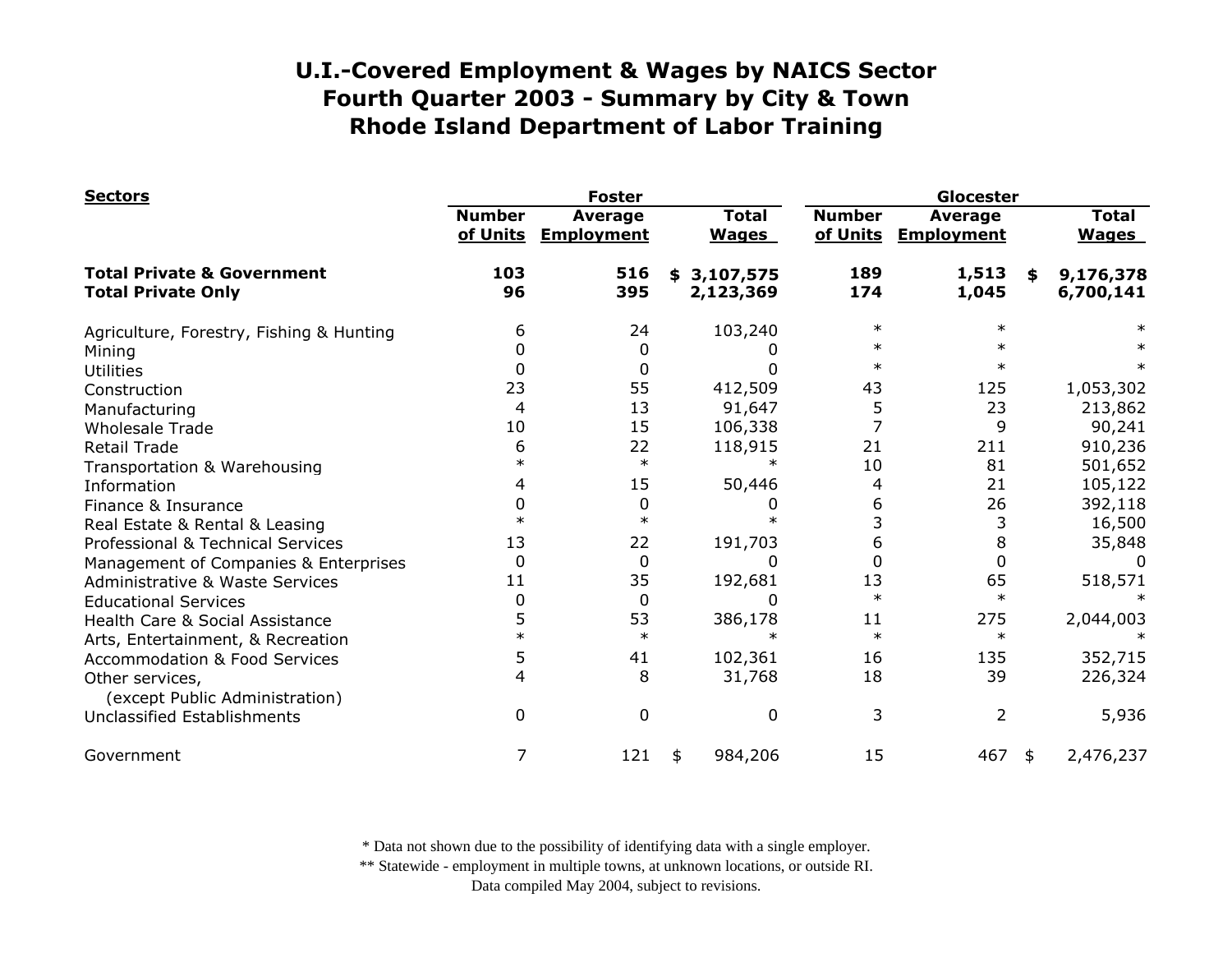| <b>Sectors</b>                                                     |                           | <b>Hopkinton</b>                    |                          | <b>Jamestown</b>             |                           |                                     |                              |
|--------------------------------------------------------------------|---------------------------|-------------------------------------|--------------------------|------------------------------|---------------------------|-------------------------------------|------------------------------|
|                                                                    | <b>Number</b><br>of Units | <b>Average</b><br><b>Employment</b> |                          | <b>Total</b><br><b>Wages</b> | <b>Number</b><br>of Units | <b>Average</b><br><b>Employment</b> | <b>Total</b><br><b>Wages</b> |
| <b>Total Private &amp; Government</b><br><b>Total Private Only</b> | 180<br>169                | 1,200<br>1,130                      | \$8,974,403<br>8,435,151 |                              | 204<br>191                | 1,185<br>945                        | \$9,025,796<br>6,865,394     |
| Agriculture, Forestry, Fishing & Hunting                           | 5                         | 11                                  |                          | 57,754                       | 5                         | 6                                   | 30,788                       |
| Mining                                                             | $\ast$                    | $\ast$                              |                          |                              | 0                         | 0                                   |                              |
| <b>Utilities</b>                                                   | 0                         | 0                                   |                          | 0                            | 0                         | 0                                   | 0                            |
| Construction                                                       | 49                        | 150                                 |                          | 1,418,272                    | 36                        | 82                                  | 668,302                      |
| Manufacturing                                                      | 15                        | 375                                 |                          | 3,557,740                    | 5                         | 30                                  | 250,769                      |
| <b>Wholesale Trade</b>                                             | 9                         | 11                                  |                          | 169,451                      | 14                        | 20                                  | 349,185                      |
| <b>Retail Trade</b>                                                | 20                        | 112                                 |                          | 627,793                      | 14                        | 138                                 | 617,891                      |
| Transportation & Warehousing                                       | $\ast$                    | $\ast$                              |                          | $\ast$                       | 5                         | 4                                   | 69,278                       |
| Information                                                        | 4                         | 14                                  |                          | 68,598                       | $\ast$                    | $\ast$                              |                              |
| Finance & Insurance                                                | $\ast$                    | $\ast$                              |                          |                              | 4                         | 17                                  | 235,001                      |
| Real Estate & Rental & Leasing                                     | 5                         | 11                                  |                          | 101,934                      | 8                         | 15                                  | 103,615                      |
| Professional & Technical Services                                  | 10                        | 21                                  |                          | 223,332                      | 30                        | 81                                  | 1,145,447                    |
| Management of Companies & Enterprises                              | 0                         | $\Omega$                            |                          | $\Omega$                     | $\ast$                    | $\ast$                              |                              |
| <b>Administrative &amp; Waste Services</b>                         | 6                         | 10                                  |                          | 85,221                       | 14                        | 33                                  | 202,557                      |
| <b>Educational Services</b>                                        | $\ast$                    | $\ast$                              |                          |                              | $\ast$                    | $\ast$                              |                              |
| Health Care & Social Assistance                                    | 15                        | 184                                 |                          | 989,960                      | 11                        | 116                                 | 779,343                      |
| Arts, Entertainment, & Recreation                                  |                           | 70                                  |                          | 193,328                      | 8                         | 113                                 | 704,288                      |
| <b>Accommodation &amp; Food Services</b>                           | 9                         | 70                                  |                          | 171,815                      | 12                        | 188                                 | 641,805                      |
| Other services,<br>(except Public Administration)                  | 8                         | 63                                  |                          | 504,972                      | 20                        | 81                                  | 640,536                      |
| <b>Unclassified Establishments</b>                                 | $\Omega$                  | 0                                   |                          | $\mathbf{0}$                 | 0                         | 0                                   | 0                            |
| Government                                                         | 11                        | 71                                  | \$                       | 539,252                      | 13                        | 240                                 | 2,160,402<br>\$              |

\* Data not shown due to the possibility of identifying data with a single employer.

\*\* Statewide - employment in multiple towns, at unknown locations, or outside RI.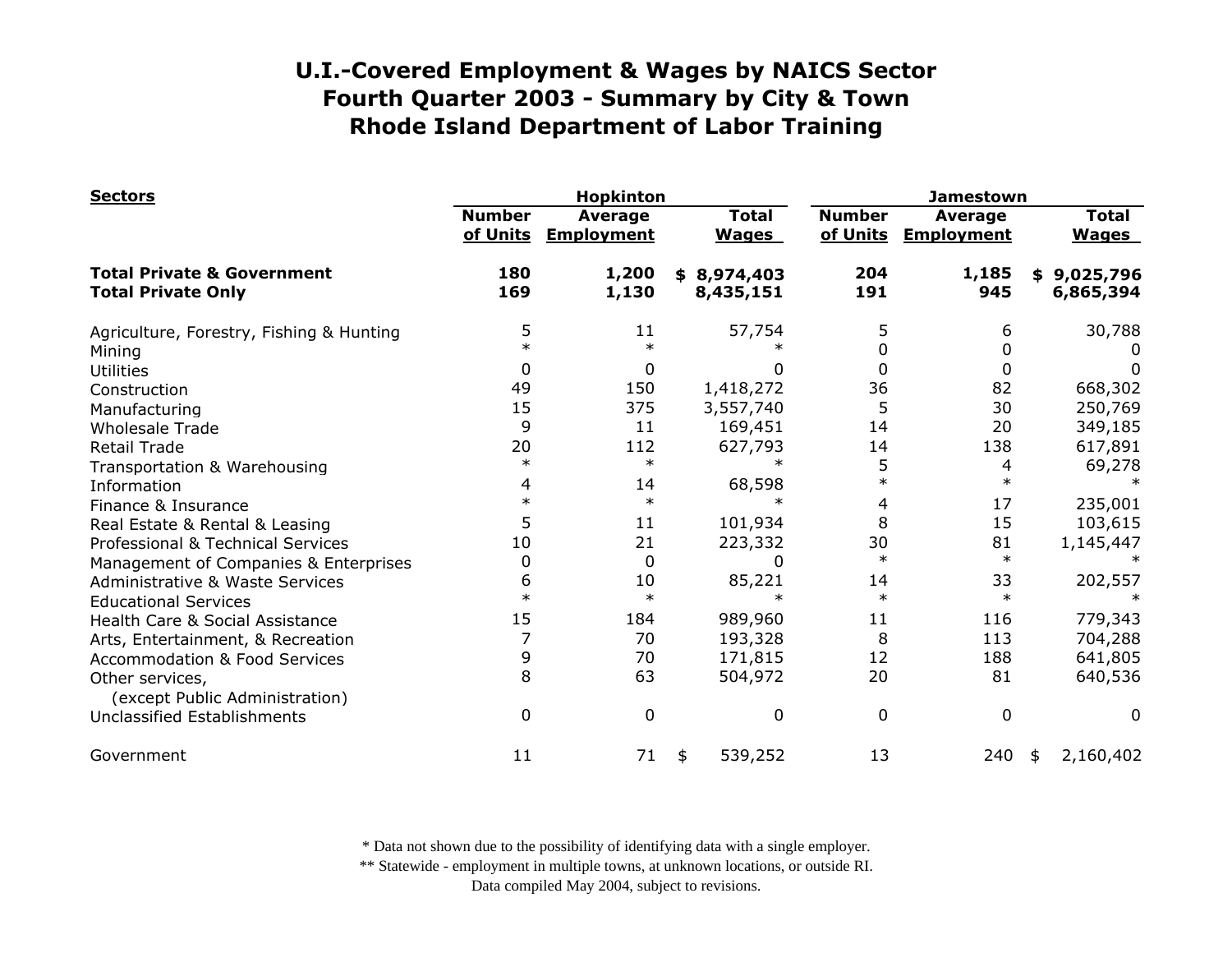| <b>Sectors</b>                                                     |                           | <b>Johnston</b>                     |    | Lincoln                      |                           |                                     |    |                              |
|--------------------------------------------------------------------|---------------------------|-------------------------------------|----|------------------------------|---------------------------|-------------------------------------|----|------------------------------|
|                                                                    | <b>Number</b><br>of Units | <b>Average</b><br><b>Employment</b> |    | <b>Total</b><br><b>Wages</b> | <b>Number</b><br>of Units | <b>Average</b><br><b>Employment</b> |    | <b>Total</b><br><b>Wages</b> |
| <b>Total Private &amp; Government</b><br><b>Total Private Only</b> | 1,050<br>1,039            | 11,737<br>10,729                    |    | \$111,070,667<br>103,245,699 | 712<br>693                | 13,267<br>11,998                    |    | \$133,815,388<br>122,212,305 |
| Agriculture, Forestry, Fishing & Hunting                           | 7                         | 26                                  |    | 70,949                       | $\ast$                    | $\ast$                              |    |                              |
| Mining                                                             | $\ast$                    | $\ast$                              |    |                              | 0                         | 0                                   |    | 0                            |
| <b>Utilities</b>                                                   | $\ast$                    | $\ast$                              |    | ж                            | $\ast$                    |                                     |    |                              |
| Construction                                                       | 174                       | 875                                 |    | 9,013,406                    | 91                        | 626                                 |    | 8,776,772                    |
| Manufacturing                                                      | 106                       | 1,545                               |    | 14,913,138                   | 52                        | 2,719                               |    | 26,967,154                   |
| <b>Wholesale Trade</b>                                             | 63                        | 453                                 |    | 5,330,576                    | 78                        | 497                                 |    | 7,340,630                    |
| <b>Retail Trade</b>                                                | 139                       | 1,616                               |    | 11,940,362                   | 62                        | 882                                 |    | 6,233,975                    |
| Transportation & Warehousing                                       | 37                        | 252                                 |    | 1,799,936                    | 16                        | 329                                 |    | 2,988,756                    |
| Information                                                        | $\ast$                    | $\ast$                              |    | ж                            | 15                        | 221                                 |    | 3,005,945                    |
| Finance & Insurance                                                | 35                        | 1,143                               |    | 17,624,167                   | 52                        | 3,014                               |    | 36,648,850                   |
| Real Estate & Rental & Leasing                                     | 33                        | 238                                 |    | 1,690,575                    | 20                        | 38                                  |    | 303,002                      |
| Professional & Technical Services                                  | 55                        | 305                                 |    | 3,277,125                    | 85                        | 586                                 |    | 8,667,835                    |
| Management of Companies & Enterprises                              | 3                         | 28                                  |    | 166,723                      | 7                         | 88                                  |    | 2,567,422                    |
| Administrative & Waste Services                                    | 104                       | 1,096                               |    | 8,906,090                    | 35                        | 451                                 |    | 2,540,043                    |
| <b>Educational Services</b>                                        | 11                        | 28                                  |    | 202,467                      | 9                         | 51                                  |    | 332,960                      |
| Health Care & Social Assistance                                    | 86                        | 1,324                               |    | 12,067,266                   | 59                        | 806                                 |    | 5,986,878                    |
| Arts, Entertainment, & Recreation                                  | 6                         | 30                                  |    | 174,448                      | 22                        | 936                                 |    | 5,954,036                    |
| <b>Accommodation &amp; Food Services</b>                           | 69                        | 768                                 |    | 2,494,666                    | 37                        | 484                                 |    | 1,225,008                    |
| Other services,<br>(except Public Administration)                  | 96                        | 492                                 |    | 2,949,679                    | 49                        | 193                                 |    | 1,201,948                    |
| Unclassified Establishments                                        | 3                         | 8                                   |    | 42,006                       | 2                         | $\overline{2}$                      |    | 15,547                       |
| Government                                                         | 11                        | 1,007                               | \$ | 7,824,968                    | 19                        | 1,269                               | \$ | 11,603,083                   |

\* Data not shown due to the possibility of identifying data with a single employer.

\*\* Statewide - employment in multiple towns, at unknown locations, or outside RI.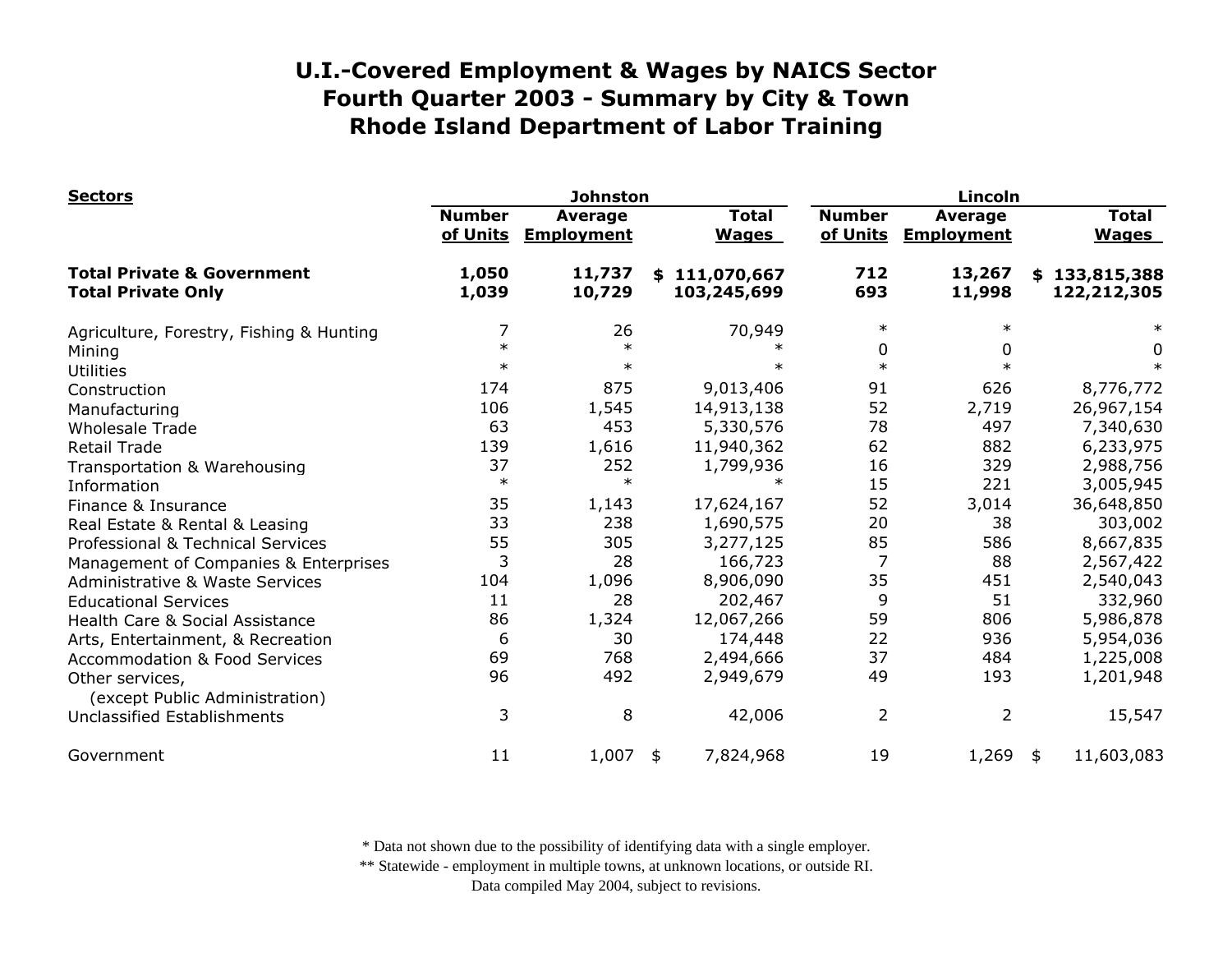| <b>Sectors</b>                                                     |                           | <b>Little Compton</b>               |                              |                           | Middletown                          |                              |  |  |
|--------------------------------------------------------------------|---------------------------|-------------------------------------|------------------------------|---------------------------|-------------------------------------|------------------------------|--|--|
|                                                                    | <b>Number</b><br>of Units | <b>Average</b><br><b>Employment</b> | <b>Total</b><br><b>Wages</b> | <b>Number</b><br>of Units | <b>Average</b><br><b>Employment</b> | <b>Total</b><br><b>Wages</b> |  |  |
| <b>Total Private &amp; Government</b><br><b>Total Private Only</b> | 127<br>120                | 625<br>477                          | \$4,363,427<br>3,388,736     | 696<br>685                | 10,665<br>9,986                     | \$100,578,671<br>92,766,457  |  |  |
| Agriculture, Forestry, Fishing & Hunting                           | 7                         | 25                                  | 83,514                       | 6                         | 73                                  | 599,170                      |  |  |
| Mining                                                             | $\ast$                    | $\ast$                              |                              | $\ast$                    | $\ast$                              |                              |  |  |
| <b>Utilities</b>                                                   | 0                         | 0                                   | 0                            | $\ast$                    | $\ast$                              |                              |  |  |
| Construction                                                       | 32                        | 133                                 | 1,358,740                    | 73                        | 419                                 | 4,359,379                    |  |  |
| Manufacturing                                                      | 5                         | 45                                  | 276,723                      | 22                        | 612                                 | 8,191,182                    |  |  |
| <b>Wholesale Trade</b>                                             | 3                         | $\overline{2}$                      | 19,463                       | 45                        | 364                                 | 3,972,702                    |  |  |
| <b>Retail Trade</b>                                                | 5                         | 13                                  | 56,523                       | 88                        | 1,501                               | 10,615,491                   |  |  |
| Transportation & Warehousing                                       | $\ast$                    | $\ast$                              | $\ast$                       | 6                         | 71                                  | 188,407                      |  |  |
| Information                                                        | $\ast$                    | $\ast$                              | $\ast$                       | 17                        | 274                                 | 6,184,855                    |  |  |
| Finance & Insurance                                                | $\ast$                    | $\ast$                              | $\ast$                       | 25                        | 414                                 | 6,130,158                    |  |  |
| Real Estate & Rental & Leasing                                     | 3                         | 9                                   | 165,169                      | 25                        | 100                                 | 753,979                      |  |  |
| Professional & Technical Services                                  | 8                         | 11                                  | 153,774                      | 85                        | 1,629                               | 25,287,001                   |  |  |
| Management of Companies & Enterprises                              | $\ast$                    | $\ast$                              | $\ast$                       | 4                         | 173                                 | 2,116,131                    |  |  |
| <b>Administrative &amp; Waste Services</b>                         | 15                        | 32                                  | 192,963                      | 30                        | 296                                 | 2,265,810                    |  |  |
| <b>Educational Services</b>                                        | $\ast$                    | $\ast$                              | $\ast$                       | 10                        | 365                                 | 3,275,135                    |  |  |
| Health Care & Social Assistance                                    | $\ast$                    | $\ast$                              | $\ast$                       | 76                        | 1,484                               | 9,281,955                    |  |  |
| Arts, Entertainment, & Recreation                                  | 6                         | 32                                  | 198,341                      | 16                        | 142                                 | 687,169                      |  |  |
| <b>Accommodation &amp; Food Services</b>                           | $\overline{7}$            | 73                                  | 220,575                      | 79                        | 1,402                               | 5,057,409                    |  |  |
| Other services,<br>(except Public Administration)                  | 16                        | 48                                  | 173,887                      | 74                        | 617                                 | 3,079,439                    |  |  |
| Unclassified Establishments                                        | 0                         | 0                                   | 0                            | $\overline{2}$            | 1                                   | 5,516                        |  |  |
| Government                                                         | 7                         | 148                                 | 974,691<br>\$                | 11                        | 678                                 | 7,812,214<br>\$              |  |  |

\* Data not shown due to the possibility of identifying data with a single employer.

\*\* Statewide - employment in multiple towns, at unknown locations, or outside RI.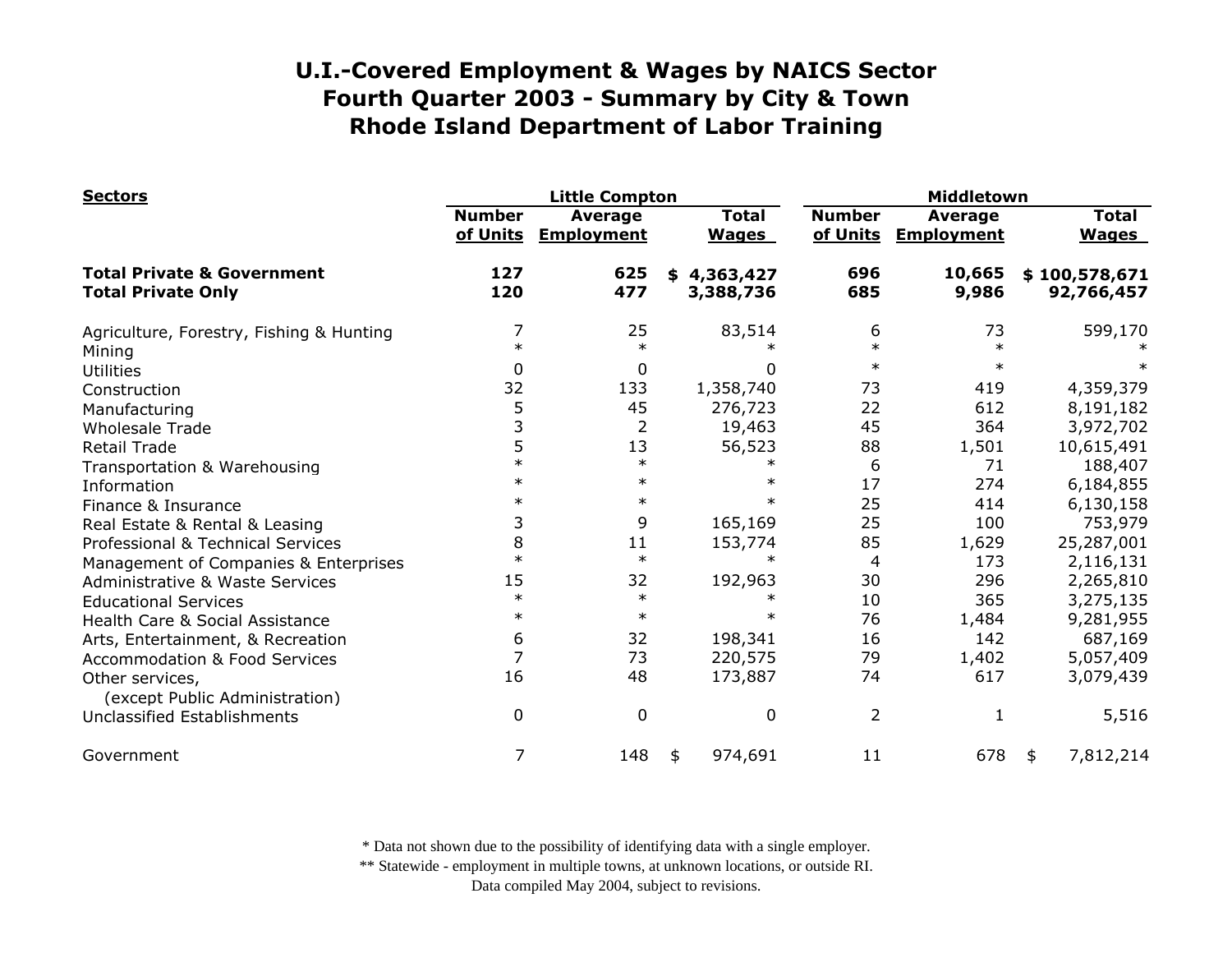| <b>Sectors</b>                                                     |                           | <b>Narragansett</b>                 |                              | <b>Newport</b>            |                              |                              |  |
|--------------------------------------------------------------------|---------------------------|-------------------------------------|------------------------------|---------------------------|------------------------------|------------------------------|--|
|                                                                    | <b>Number</b><br>of Units | <b>Average</b><br><b>Employment</b> | <b>Total</b><br><b>Wages</b> | <b>Number</b><br>of Units | Average<br><b>Employment</b> | <b>Total</b><br><b>Wages</b> |  |
| <b>Total Private &amp; Government</b><br><b>Total Private Only</b> | 493<br>476                | 4,076<br>3,189                      | \$31,497,029<br>21,727,182   | 1,261<br>1,233            | 17,668<br>12,576             | \$177,454,794<br>96,035,184  |  |
| Agriculture, Forestry, Fishing & Hunting                           | 6                         | 28                                  | 229,615                      | 6                         | 42                           | 639,982                      |  |
| Mining                                                             | 0                         | 0                                   |                              | 0                         | 0                            |                              |  |
| <b>Utilities</b>                                                   | $\mathbf 0$               | $\mathbf 0$                         | 0                            | 0                         | 0                            | 0                            |  |
| Construction                                                       | 49                        | 156                                 | 1,997,252                    | 97                        | 551                          | 6,451,977                    |  |
| Manufacturing                                                      | 22                        | 135                                 | 1,617,004                    | 39                        | 263                          | 2,471,928                    |  |
| <b>Wholesale Trade</b>                                             | 36                        | 116                                 | 1,458,112                    | 67                        | 157                          | 2,617,973                    |  |
| <b>Retail Trade</b>                                                | 57                        | 703                                 | 4,251,357                    | 226                       | 1,680                        | 8,976,823                    |  |
| Transportation & Warehousing                                       | 10                        | 116                                 | 698,454                      | 33                        | 263                          | 1,546,970                    |  |
| Information                                                        | 7                         | $\overline{7}$                      | 93,703                       | 20                        | 277                          | 2,747,216                    |  |
| Finance & Insurance                                                | 15                        | 47                                  | 599,867                      | 33                        | 184                          | 2,095,832                    |  |
| Real Estate & Rental & Leasing                                     | 24                        | 77                                  | 858,905                      | 49                        | 318                          | 2,982,531                    |  |
| Professional & Technical Services                                  | 46                        | 151                                 | 2,074,579                    | 155                       | 826                          | 12,664,671                   |  |
| Management of Companies & Enterprises                              | $\mathbf 0$               | $\mathbf 0$                         | 0                            | 5                         | 33                           | 428,011                      |  |
| <b>Administrative &amp; Waste Services</b>                         | 35                        | 152                                 | 1,046,917                    | 66                        | 534                          | 4,763,780                    |  |
| <b>Educational Services</b>                                        | $\ast$                    | $\ast$                              |                              | 14                        | 595                          | 4,534,136                    |  |
| Health Care & Social Assistance                                    | 40                        | 286                                 | 2,257,137                    | 86                        | 1,984                        | 17,272,801                   |  |
| Arts, Entertainment, & Recreation                                  | 12                        | 98                                  | 480,272                      | 43                        | 927                          | 6,192,304                    |  |
| <b>Accommodation &amp; Food Services</b>                           | 71                        | 862                                 | 2,596,131                    | 180                       | 3,422                        | 16,554,599                   |  |
| Other services,<br>(except Public Administration)                  | 42                        | 184                                 | 969,875                      | 114                       | 520                          | 3,093,650                    |  |
| Unclassified Establishments                                        | $\ast$                    | $\ast$                              | $\ast$                       |                           |                              |                              |  |
| Government                                                         | 17                        | 886                                 | 9,769,847<br>\$              | 28                        | 5,093                        | 81,419,610<br>\$             |  |

\* Data not shown due to the possibility of identifying data with a single employer.

\*\* Statewide - employment in multiple towns, at unknown locations, or outside RI.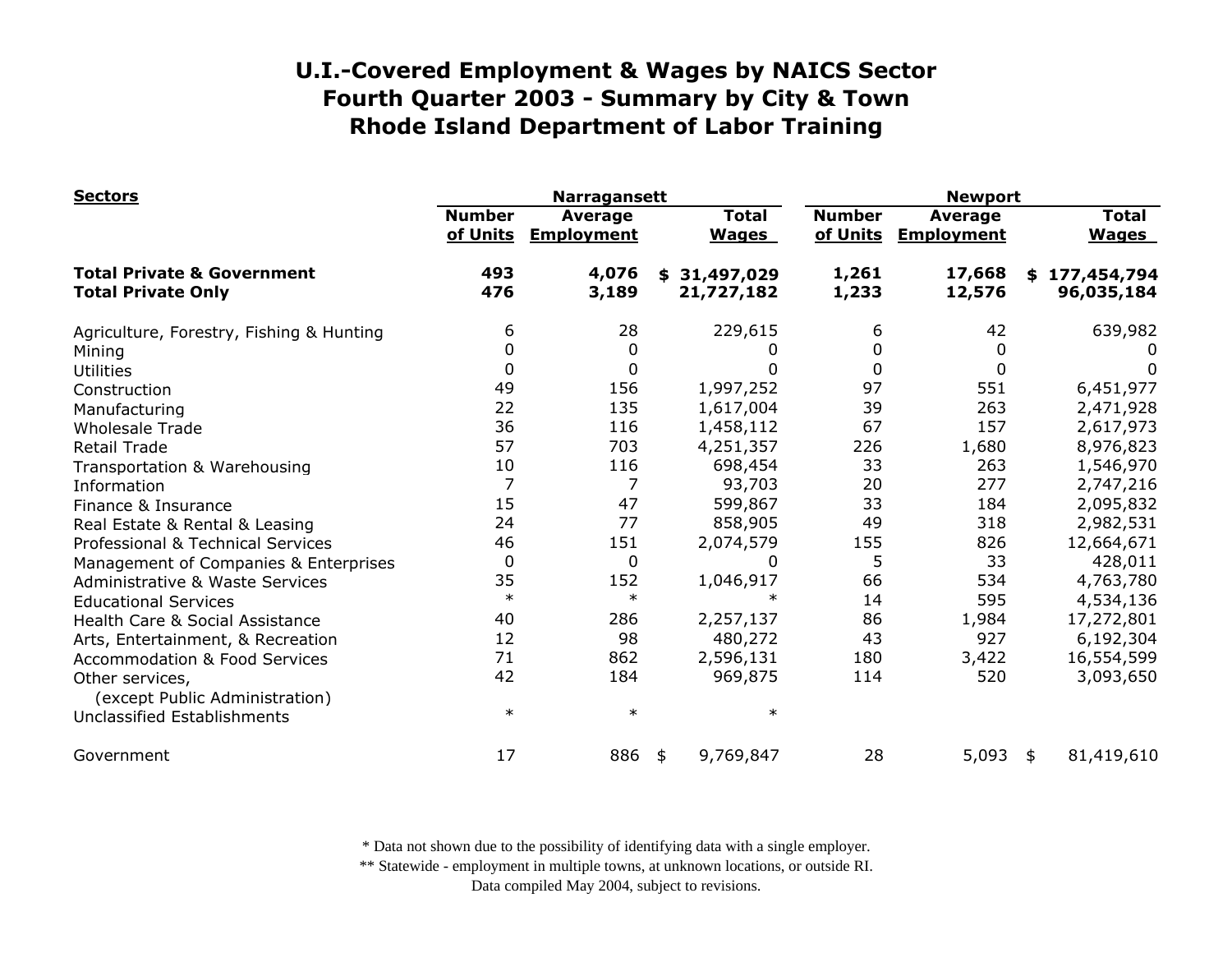| <b>Sectors</b>                                                     |                           | <b>New Shoreham</b>          |                              | <b>North Kingstown</b>    |                                     |                              |  |
|--------------------------------------------------------------------|---------------------------|------------------------------|------------------------------|---------------------------|-------------------------------------|------------------------------|--|
|                                                                    | <b>Number</b><br>of Units | Average<br><b>Employment</b> | <b>Total</b><br><b>Wages</b> | <b>Number</b><br>of Units | <b>Average</b><br><b>Employment</b> | <b>Total</b><br><b>Wages</b> |  |
| <b>Total Private &amp; Government</b><br><b>Total Private Only</b> | 205<br>190                | 673<br>559                   | \$5,234,722<br>4,353,886     | 946<br>927                | 13,427<br>11,828                    | \$131,567,374<br>115,134,225 |  |
| Agriculture, Forestry, Fishing & Hunting                           | $\ast$                    | $\ast$                       |                              | 9                         | 51                                  | 619,168                      |  |
| Mining                                                             | 0                         | 0                            | 0                            | 0                         | $\Omega$                            |                              |  |
| <b>Utilities</b>                                                   | $\ast$                    | $\ast$                       |                              | $\ast$                    |                                     |                              |  |
| Construction                                                       | 26                        | 78                           | 847,245                      | 106                       | 375                                 | 4,045,813                    |  |
| Manufacturing                                                      | 4                         | 2                            | 81,663                       | 70                        | 4,285                               | 52,885,505                   |  |
| <b>Wholesale Trade</b>                                             | $\ast$                    | $\ast$                       |                              | 108                       | 350                                 | 6,302,495                    |  |
| <b>Retail Trade</b>                                                | 40                        | 70                           | 576,775                      | 107                       | 2,163                               | 15,033,464                   |  |
| Transportation & Warehousing                                       | 3                         | 10                           | 38,264                       | 26                        | 340                                 | 2,477,227                    |  |
| Information                                                        | 6                         | 18                           | 162,435                      | 25                        | 145                                 | 1,960,807                    |  |
| Finance & Insurance                                                | $\ast$                    | $\ast$                       | $\ast$                       | 45                        | 315                                 | 4,978,614                    |  |
| Real Estate & Rental & Leasing                                     | 11                        | 22                           | 178,783                      | 27                        | 94                                  | 570,987                      |  |
| Professional & Technical Services                                  | 6                         | 7                            | 36,657                       | 114                       | 278                                 | 4,926,426                    |  |
| Management of Companies & Enterprises                              | $\ast$                    | $\ast$                       | $\ast$                       | $\ast$                    | $\ast$                              |                              |  |
| <b>Administrative &amp; Waste Services</b>                         | 13                        | 34                           | 309,086                      | 53                        | 240                                 | 1,508,186                    |  |
| <b>Educational Services</b>                                        | $\ast$                    | $\ast$                       |                              | 14                        | 77                                  | 650,805                      |  |
| Health Care & Social Assistance                                    | 3                         | 20                           | 175,702                      | 60                        | 1,016                               | 7,060,130                    |  |
| Arts, Entertainment, & Recreation                                  | 9                         | 40                           | 322,927                      | 26                        | 184                                 | 1,190,830                    |  |
| <b>Accommodation &amp; Food Services</b>                           | 48                        | 216                          | 1,260,894                    | 61                        | 1,053                               | 2,789,484                    |  |
| Other services,<br>(except Public Administration)                  | 12                        | 15                           | 70,195                       | 68                        | 275                                 | 1,852,270                    |  |
| Unclassified Establishments                                        | 1                         | $\mathbf{0}$                 | 0                            | 2                         | 13                                  | 182,745                      |  |
| Government                                                         | 15                        | 114                          | 880,836<br>\$                | 19                        | 1,599                               | 16,433,149<br>\$             |  |

\* Data not shown due to the possibility of identifying data with a single employer.

\*\* Statewide - employment in multiple towns, at unknown locations, or outside RI.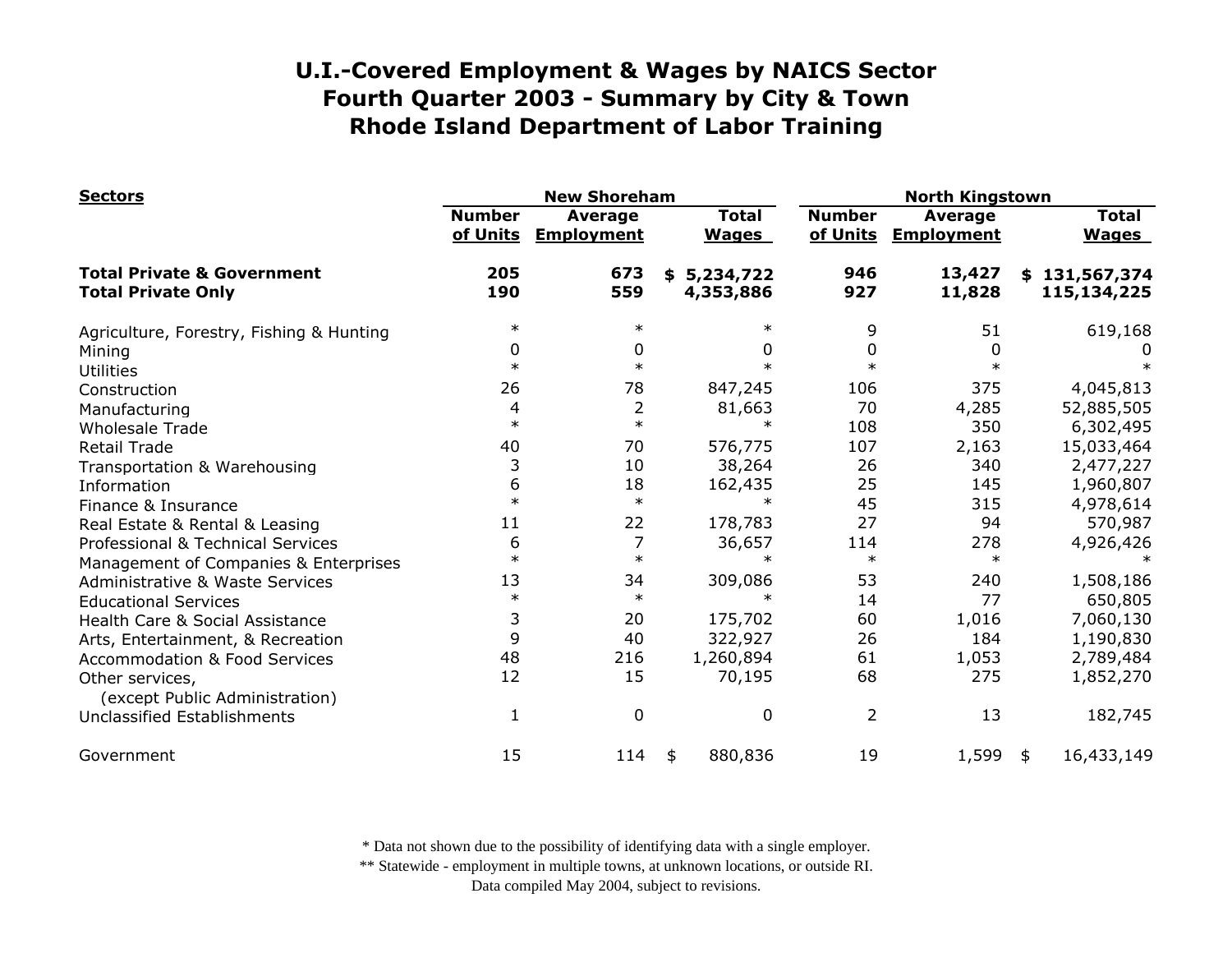| <b>Sectors</b>                                                     |                           | <b>North Providence</b>             |                              | <b>North Smithfield</b>   |                                     |                              |  |
|--------------------------------------------------------------------|---------------------------|-------------------------------------|------------------------------|---------------------------|-------------------------------------|------------------------------|--|
|                                                                    | <b>Number</b><br>of Units | <b>Average</b><br><b>Employment</b> | <b>Total</b><br><b>Wages</b> | <b>Number</b><br>of Units | <b>Average</b><br><b>Employment</b> | <b>Total</b><br><b>Wages</b> |  |
| <b>Total Private &amp; Government</b><br><b>Total Private Only</b> | 735<br>722                | 8,887<br>7,971                      | \$68,770,306<br>59,414,239   | 349<br>337                | 4,188<br>3,749                      | \$33,920,973<br>30,778,026   |  |
| Agriculture, Forestry, Fishing & Hunting                           | 0                         | 0                                   | 0                            | 3                         | 16                                  | 51,758                       |  |
| Mining                                                             | 0                         | 0                                   | 0                            | $\ast$                    | $\ast$                              |                              |  |
| <b>Utilities</b>                                                   | $\mathbf 0$               |                                     | 0                            | 0                         | 0                                   | 0                            |  |
| Construction                                                       | 68                        | 313                                 | 3,349,006                    | 54                        | 335                                 | 3,966,905                    |  |
| Manufacturing                                                      | 60                        | 671                                 | 6,150,279                    | 30                        | 586                                 | 5,589,654                    |  |
| <b>Wholesale Trade</b>                                             | 40                        | 123                                 | 1,800,728                    | 32                        | 183                                 | 2,249,594                    |  |
| <b>Retail Trade</b>                                                | 102                       | 1,238                               | 7,236,978                    | 38                        | 657                                 | 4,444,422                    |  |
| Transportation & Warehousing                                       | 17                        | 163                                 | 892,315                      | 10                        | 175                                 | 1,928,410                    |  |
| Information                                                        | 9                         | 29                                  | 282,364                      | 6                         | 22                                  | 175,864                      |  |
| Finance & Insurance                                                | 39                        | 409                                 | 4,339,008                    | 13                        | 77                                  | 943,723                      |  |
| Real Estate & Rental & Leasing                                     | 19                        | 77                                  | 508,691                      | 10                        | 25                                  | 146,276                      |  |
| Professional & Technical Services                                  | 61                        | 277                                 | 3,154,881                    | 35                        | 215                                 | 2,323,265                    |  |
| Management of Companies & Enterprises                              | $\ast$                    | $\ast$                              | $\ast$                       | $\Omega$                  | 0                                   |                              |  |
| <b>Administrative &amp; Waste Services</b>                         | 50                        | 453                                 | 2,028,733                    | 10                        | 36                                  | 217,325                      |  |
| <b>Educational Services</b>                                        | 10                        | 18                                  | 90,473                       | $\ast$                    | $\ast$                              |                              |  |
| Health Care & Social Assistance                                    | 83                        | 2,810                               | 24,511,395                   | 37                        | 846                                 | 6,406,574                    |  |
| Arts, Entertainment, & Recreation                                  | $\ast$                    | $\ast$                              | $\ast$                       | 5                         | 17                                  | 92,594                       |  |
| <b>Accommodation &amp; Food Services</b>                           | 70                        | 862                                 | 2,670,355                    | 19                        | 414                                 | 1,168,436                    |  |
| Other services,                                                    | 87                        | 383                                 | 1,995,485                    | 31                        | 97                                  | 434,688                      |  |
| (except Public Administration)                                     |                           |                                     |                              |                           |                                     |                              |  |
| Unclassified Establishments                                        | 0                         | $\mathbf{0}$                        | 0                            | $\mathbf 0$               | $\mathbf 0$                         | 0                            |  |
| Government                                                         | 13                        | 916                                 | 9,356,067<br>\$              | 12                        | 441                                 | 3,142,947<br>\$              |  |

\* Data not shown due to the possibility of identifying data with a single employer.

\*\* Statewide - employment in multiple towns, at unknown locations, or outside RI.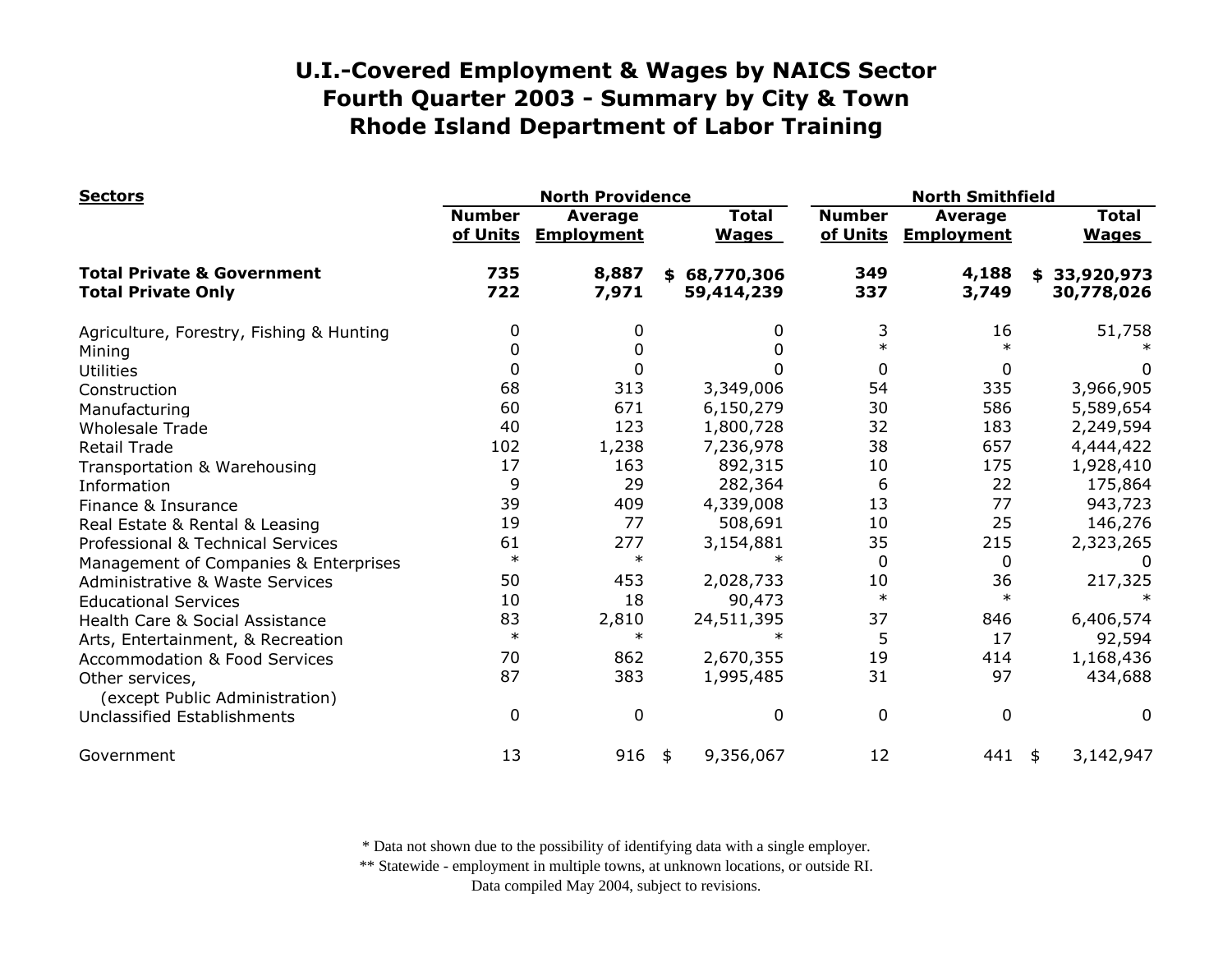| <b>Sectors</b>                                                     | <b>Pawtucket</b>          |                                     |                              | Portsmouth                |                                     |                              |  |
|--------------------------------------------------------------------|---------------------------|-------------------------------------|------------------------------|---------------------------|-------------------------------------|------------------------------|--|
|                                                                    | <b>Number</b><br>of Units | <b>Average</b><br><b>Employment</b> | <b>Total</b><br><b>Wages</b> | <b>Number</b><br>of Units | <b>Average</b><br><b>Employment</b> | <b>Total</b><br><b>Wages</b> |  |
| <b>Total Private &amp; Government</b><br><b>Total Private Only</b> | 1,553<br>1,529            | 28,111<br>25,716                    | \$258,609,041<br>229,135,584 | 492<br>479                | 6,043<br>5,425                      | \$69,555,453<br>62,637,737   |  |
| Agriculture, Forestry, Fishing & Hunting                           | 0                         | 0                                   | 0                            | 16                        | 58                                  | 297,777                      |  |
| Mining                                                             | 0                         | $\Omega$                            | U                            | 0                         | 0                                   | U                            |  |
| <b>Utilities</b>                                                   | 3                         | 12                                  | 158,668                      | $\ast$                    | $\ast$                              |                              |  |
| Construction                                                       | 161                       | 1,175                               | 14,676,329                   | 88                        | 709                                 | 7,582,773                    |  |
| Manufacturing                                                      | 200                       | 6,827                               | 64,229,317                   | 33                        | 2,114                               | 36,489,548                   |  |
| <b>Wholesale Trade</b>                                             | 92                        | 664                                 | 7,732,085                    | 30                        | 91                                  | 1,165,408                    |  |
| <b>Retail Trade</b>                                                | 197                       | 2,299                               | 16,364,745                   | 55                        | 507                                 | 2,685,086                    |  |
| Transportation & Warehousing                                       | 39                        | 419                                 | 4,351,362                    | 9                         | 66                                  | 265,409                      |  |
| Information                                                        | 23                        | 1,040                               | 11,323,664                   | 11                        | 69                                  | 1,070,552                    |  |
| Finance & Insurance                                                | 50                        | 1,072                               | 10,737,033                   | 21                        | 101                                 | 1,358,876                    |  |
| Real Estate & Rental & Leasing                                     | 45                        | 341                                 | 3,999,600                    | 15                        | 91                                  | 424,316                      |  |
| Professional & Technical Services                                  | 113                       | 447                                 | 5,157,927                    | 51                        | 136                                 | 1,773,467                    |  |
| Management of Companies & Enterprises                              | $\ast$                    | $\ast$                              | $\star$                      | $\ast$                    | $\ast$                              |                              |  |
| <b>Administrative &amp; Waste Services</b>                         | 95                        | 1,855                               | 8,331,918                    | 24                        | 106                                 | 1,383,805                    |  |
| <b>Educational Services</b>                                        | 23                        | 349                                 | 2,401,457                    | $\overline{7}$            | 214                                 | 1,776,691                    |  |
| Health Care & Social Assistance                                    | 172                       | 5,064                               | 45,796,007                   | 29                        | 392                                 | 2,324,811                    |  |
| Arts, Entertainment, & Recreation                                  | 12                        | 199                                 | 1,703,497                    | 12                        | 116                                 | 673,006                      |  |
| <b>Accommodation &amp; Food Services</b>                           | 129                       | 1,403                               | 4,557,943                    | 31                        | 455                                 | 2,081,356                    |  |
| Other services,<br>(except Public Administration)                  | 166                       | 1,297                               | 7,396,315                    | 43                        | 192                                 | 1,224,541                    |  |
| Unclassified Establishments                                        | $\ast$                    | $\ast$                              | $\ast$                       | 1                         | 3                                   | 24,460                       |  |
| Government                                                         | 24                        | 2,395                               | 29,473,457<br>\$             | 13                        | 615                                 | 6,917,716<br>\$              |  |

\* Data not shown due to the possibility of identifying data with a single employer.

\*\* Statewide - employment in multiple towns, at unknown locations, or outside RI.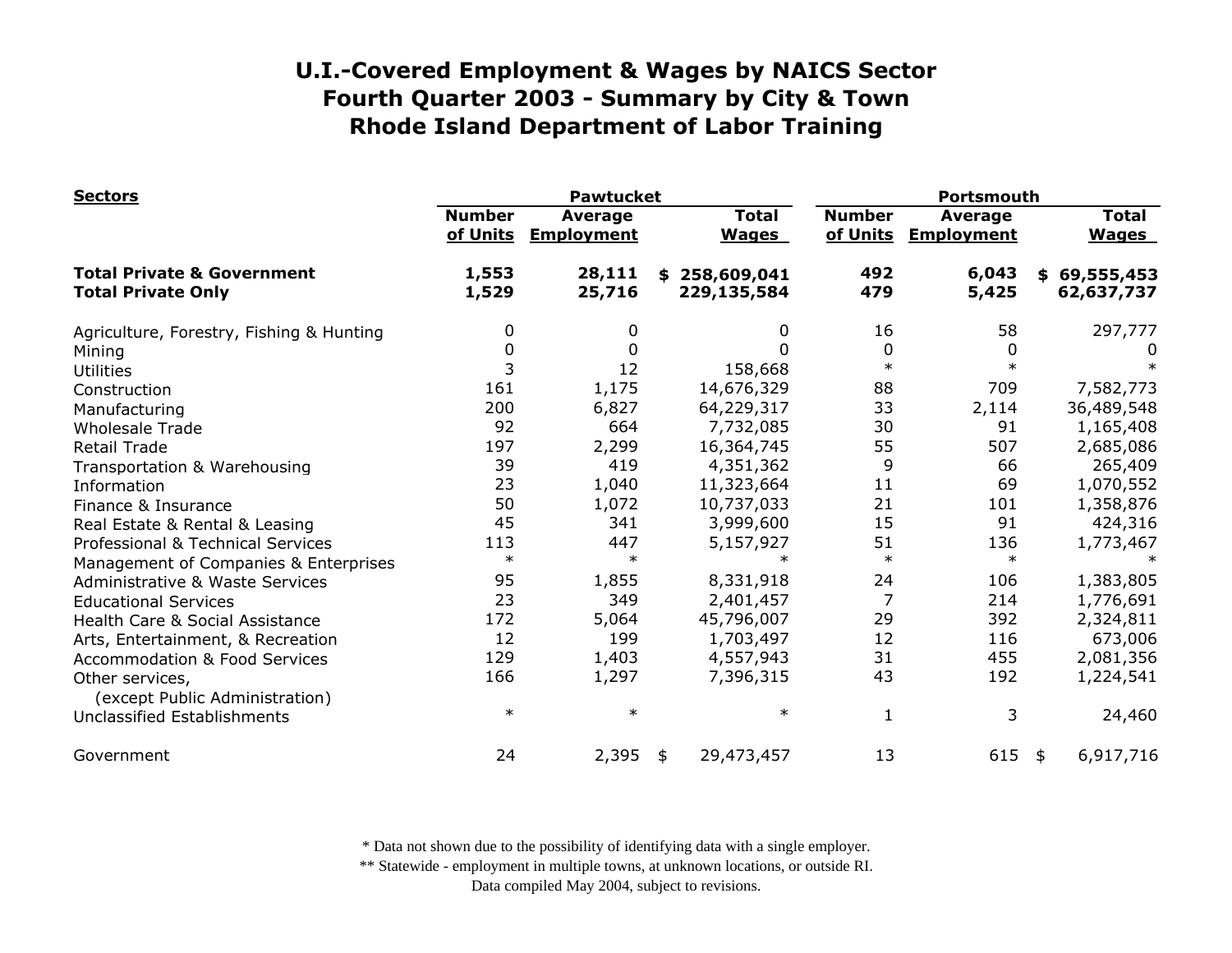| <b>Sectors</b>                                                     | <b>Providence</b>                                                |                   |                              |                                  | <b>Richmond</b>                     |                |                              |                            |
|--------------------------------------------------------------------|------------------------------------------------------------------|-------------------|------------------------------|----------------------------------|-------------------------------------|----------------|------------------------------|----------------------------|
|                                                                    | <b>Number</b><br><b>Average</b><br>of Units<br><b>Employment</b> |                   | <b>Total</b><br><b>Wages</b> | <b>Number</b><br>of Units        | <b>Average</b><br><b>Employment</b> |                | <b>Total</b><br><b>Wages</b> |                            |
| <b>Total Private &amp; Government</b><br><b>Total Private Only</b> | 5,683<br>5,572                                                   | 118,023<br>99,093 |                              | \$1,285,335,192<br>1,056,028,780 | 129<br>120                          | 2,033<br>1,340 |                              | \$17,685,109<br>10,016,652 |
| Agriculture, Forestry, Fishing & Hunting                           | $\ast$                                                           |                   |                              | $\ast$                           | $\ast$                              | $\ast$         |                              |                            |
| Mining                                                             | 0                                                                | $\Omega$          |                              | O                                | $\ast$                              |                |                              |                            |
| <b>Utilities</b>                                                   | 6                                                                | 681               |                              | 12,157,636                       | 0                                   | 0              |                              | 0                          |
| Construction                                                       | 302                                                              | 3,140             |                              | 43,251,153                       | 17                                  | 70             |                              | 589,631                    |
| Manufacturing                                                      | 431                                                              | 7,808             |                              | 68,006,367                       | $\overline{7}$                      | 211            |                              | 2,893,960                  |
| <b>Wholesale Trade</b>                                             | 291                                                              | 2,528             |                              | 32,667,723                       | 8                                   | 35             |                              | 474,907                    |
| <b>Retail Trade</b>                                                | 673                                                              | 7,734             |                              | 44,820,322                       | 21                                  | 355            |                              | 1,970,645                  |
| Transportation & Warehousing                                       | 71                                                               | 783               |                              | 7,103,038                        | $\ast$                              | $\ast$         |                              |                            |
| Information                                                        | 137                                                              | 4,162             |                              | 69,210,826                       | $\ast$                              | $\ast$         |                              |                            |
| Finance & Insurance                                                | 325                                                              | 6,642             |                              | 105,467,151                      | 5                                   | 55             |                              | 697,423                    |
| Real Estate & Rental & Leasing                                     | 200                                                              | 1,450             |                              | 18,519,363                       |                                     | $\ast$         |                              |                            |
| Professional & Technical Services                                  | 890                                                              | 6,245             |                              | 96,335,633                       | 5                                   | 20             |                              | 279,601                    |
| Management of Companies & Enterprises                              | 35                                                               | 1,842             |                              | 73,143,449                       | 0                                   | 0              |                              | $\Omega$                   |
| <b>Administrative &amp; Waste Services</b>                         | 337                                                              | 8,277             |                              | 48,745,481                       | 8                                   | 55             |                              | 401,412                    |
| <b>Educational Services</b>                                        | 95                                                               | 9,893             |                              | 104,583,913                      | 0                                   | 0              |                              | <sup>0</sup>               |
| Health Care & Social Assistance                                    | 556                                                              | 23,824            |                              | 254,824,115                      | 8                                   | 78             |                              | 640,567                    |
| Arts, Entertainment, & Recreation                                  | 56                                                               | 1,026             |                              | 8,184,518                        | 6                                   | 138            |                              | 456,780                    |
| <b>Accommodation &amp; Food Services</b>                           | 496                                                              | 8,411             |                              | 36,054,983                       | 14                                  | 219            |                              | 619,970                    |
| Other services,<br>(except Public Administration)                  | 663                                                              | 4,636             |                              | 32,850,484                       | 11                                  | 31             |                              | 200,533                    |
| Unclassified Establishments                                        | $\ast$                                                           | $\ast$            |                              | $\ast$                           | 0                                   | 0              |                              | $\Omega$                   |
| Government                                                         | 111                                                              | 18,931            | \$                           | 229,306,412                      | 9                                   | 692            | \$                           | 7,668,457                  |

\* Data not shown due to the possibility of identifying data with a single employer.

\*\* Statewide - employment in multiple towns, at unknown locations, or outside RI.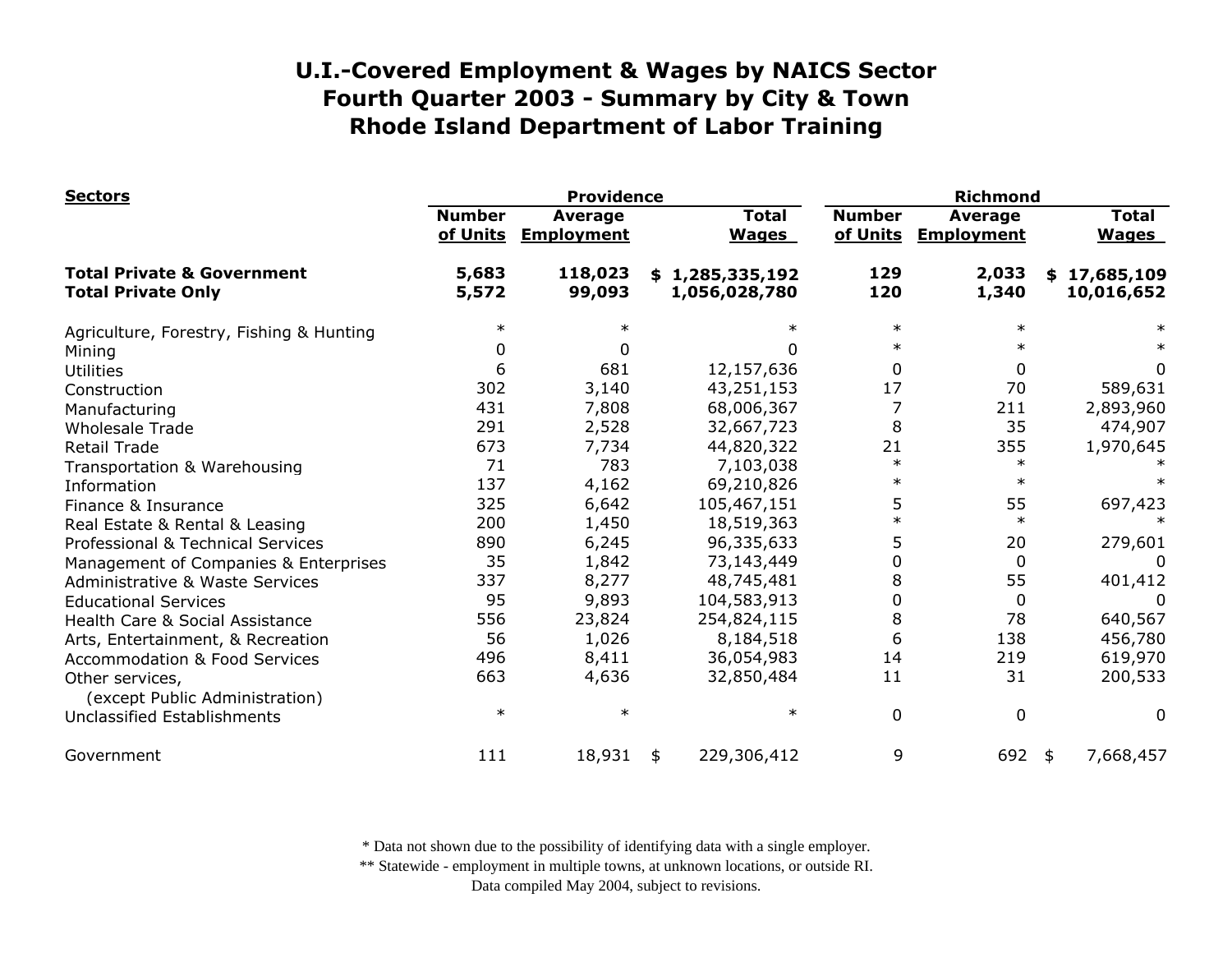| <b>Sectors</b>                                                     | <b>Scituate</b>           |                                     |                              | <b>Smithfield</b>         |                                     |                              |  |
|--------------------------------------------------------------------|---------------------------|-------------------------------------|------------------------------|---------------------------|-------------------------------------|------------------------------|--|
|                                                                    | <b>Number</b><br>of Units | <b>Average</b><br><b>Employment</b> | <b>Total</b><br><b>Wages</b> | <b>Number</b><br>of Units | <b>Average</b><br><b>Employment</b> | <b>Total</b><br><b>Wages</b> |  |
| <b>Total Private &amp; Government</b><br><b>Total Private Only</b> | 250<br>240                | 1,820<br>1,144                      | \$17,145,097<br>8,341,259    | 760<br>745                | 11,812<br>11,210                    | \$120,126,078<br>114,048,876 |  |
| Agriculture, Forestry, Fishing & Hunting                           | 9                         | 16                                  | 83,761                       | 4                         | 11                                  | 42,324                       |  |
| Mining                                                             | 0                         | 0                                   |                              | $\ast$                    |                                     |                              |  |
| <b>Utilities</b>                                                   | 0                         | 0                                   | 0                            | 0                         | O                                   | 0                            |  |
| Construction                                                       | 51                        | 163                                 | 1,706,526                    | 123                       | 908                                 | 14,588,997                   |  |
| Manufacturing                                                      | 12                        | 74                                  | 551,746                      | 82                        | 1,261                               | 12,829,230                   |  |
| <b>Wholesale Trade</b>                                             | 17                        | 40                                  | 523,743                      | 75                        | 743                                 | 10,131,398                   |  |
| <b>Retail Trade</b>                                                | 22                        | 261                                 | 1,171,598                    | 103                       | 2,267                               | 12,504,978                   |  |
| Transportation & Warehousing                                       | 16                        | 60                                  | 425,000                      | 13                        | 139                                 | 1,152,114                    |  |
| Information                                                        | 6                         | 32                                  | 245,138                      | 11                        | 126                                 | 1,142,191                    |  |
| Finance & Insurance                                                | 7                         | 27                                  | 173,644                      | 35                        | 1,591                               | 33,896,023                   |  |
| Real Estate & Rental & Leasing                                     | 6                         | 11                                  | 73,650                       | 15                        | 87                                  | 875,040                      |  |
| Professional & Technical Services                                  | 23                        | 61                                  | 1,062,396                    | 60                        | 226                                 | 2,830,865                    |  |
| Management of Companies & Enterprises                              | 0                         | 0                                   | 0                            | $\ast$                    | $\ast$                              |                              |  |
| Administrative & Waste Services                                    | 21                        | 101                                 | 597,244                      | 41                        | 250                                 | 2,529,589                    |  |
| <b>Educational Services</b>                                        | $\ast$                    | $\ast$                              |                              | $\ast$                    | $\star$                             |                              |  |
| Health Care & Social Assistance                                    | 16                        | 174                                 | 1,076,256                    | 44                        | 1,206                               | 7,665,292                    |  |
| Arts, Entertainment, & Recreation                                  | 0                         | 0                                   | 0                            | 9                         | 52                                  | 210,719                      |  |
| <b>Accommodation &amp; Food Services</b>                           | 9                         | 64                                  | 200,526                      | 62                        | 1,319                               | 4,202,039                    |  |
| Other services,<br>(except Public Administration)                  | 21                        | 52                                  | 362,075                      | 59                        | 286                                 | 1,332,114                    |  |
| Unclassified Establishments                                        | $\ast$                    | $\ast$                              | $\ast$                       | 1                         | 3                                   | 24,451                       |  |
| Government                                                         | 10                        | 677                                 | 8,803,838<br>\$              | 15                        | 603                                 | 6,077,202<br>\$              |  |

\* Data not shown due to the possibility of identifying data with a single employer.

\*\* Statewide - employment in multiple towns, at unknown locations, or outside RI.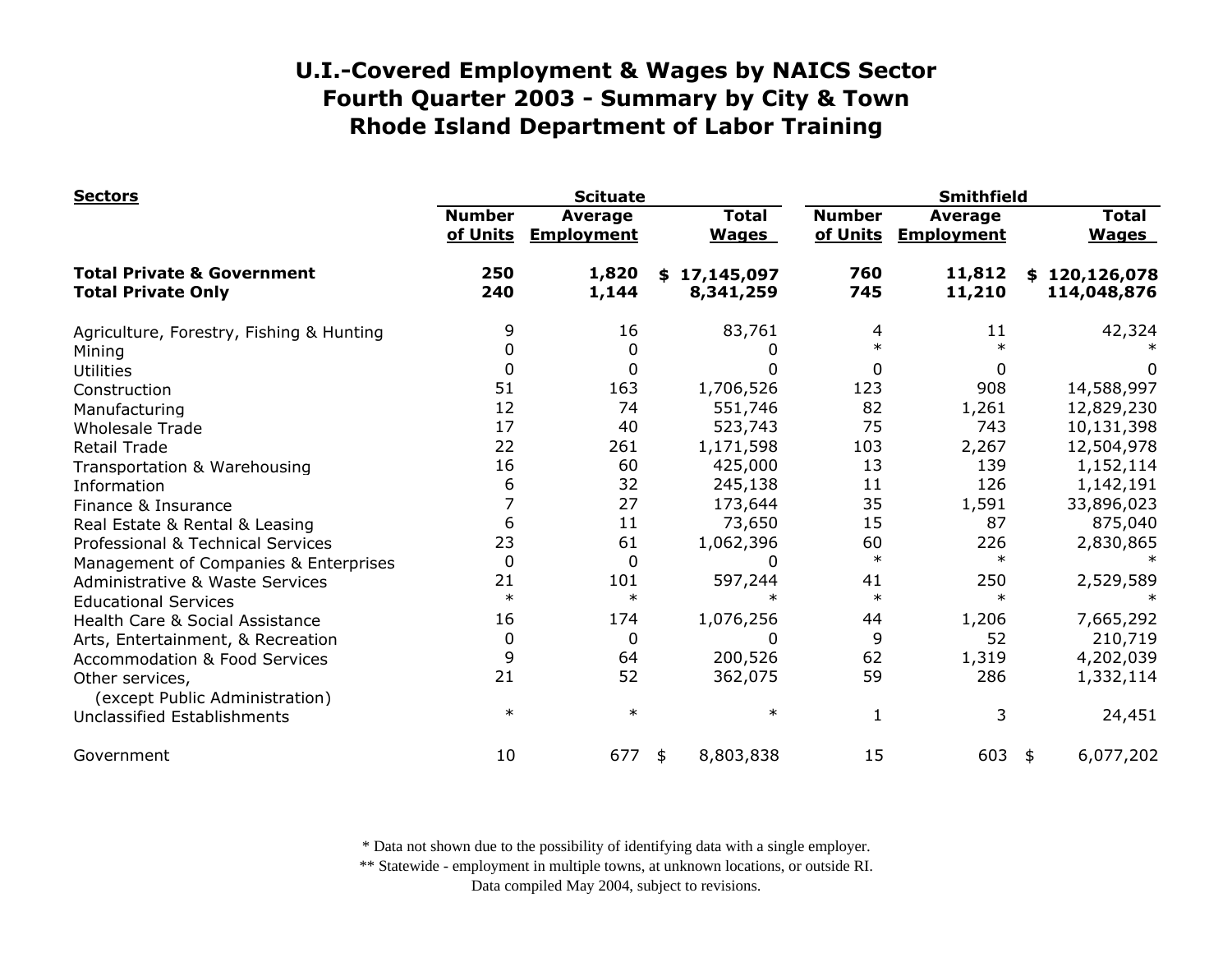| <b>Sectors</b>                                                     | <b>South Kingstown</b>    |                                     |                             |                              | <b>Tiverton</b>           |                                     |                                |  |
|--------------------------------------------------------------------|---------------------------|-------------------------------------|-----------------------------|------------------------------|---------------------------|-------------------------------------|--------------------------------|--|
|                                                                    | <b>Number</b><br>of Units | <b>Average</b><br><b>Employment</b> |                             | <b>Total</b><br><b>Wages</b> | <b>Number</b><br>of Units | <b>Average</b><br><b>Employment</b> | <b>Total</b><br><b>Wages</b>   |  |
| <b>Total Private &amp; Government</b><br><b>Total Private Only</b> | 957<br>939                | 12,329<br>8,802                     | \$111,800,678<br>75,162,196 |                              | 390<br>375                | 2,598<br>2,143                      | 20,570,607<br>\$<br>16,439,465 |  |
| Agriculture, Forestry, Fishing & Hunting                           | 22                        | 151                                 |                             | 1,125,456                    | 13                        | 48                                  | 156,442                        |  |
| Mining                                                             | $\ast$                    | $\ast$                              |                             |                              | 3                         | 38                                  | 388,941                        |  |
| <b>Utilities</b>                                                   | $\ast$                    | $\ast$                              |                             | $\ast$                       | $\ast$                    | $\ast$                              |                                |  |
| Construction                                                       | 116                       | 410                                 |                             | 4,494,551                    | 50                        | 207                                 | 1,839,101                      |  |
| Manufacturing                                                      | 26                        | 855                                 |                             | 11,408,264                   | 14                        | 87                                  | 564,373                        |  |
| <b>Wholesale Trade</b>                                             | 76                        | 641                                 |                             | 10,862,060                   | 27                        | 109                                 | 1,312,240                      |  |
| <b>Retail Trade</b>                                                | 113                       | 1,454                               |                             | 9,772,767                    | 56                        | 601                                 | 4,811,925                      |  |
| Transportation & Warehousing                                       | $\ast$                    | $\ast$                              |                             | $\ast$                       | 13                        | 65                                  | 517,597                        |  |
| Information                                                        | 20                        | 149                                 |                             | 1,823,586                    | 4                         | 3                                   | 34,249                         |  |
| Finance & Insurance                                                | 33                        | 233                                 |                             | 2,881,665                    | 13                        | 43                                  | 408,605                        |  |
| Real Estate & Rental & Leasing                                     | 30                        | 88                                  |                             | 699,564                      | 11                        | 29                                  | 307,554                        |  |
| Professional & Technical Services                                  | 92                        | 323                                 |                             | 3,792,377                    | 39                        | 148                                 | 1,948,588                      |  |
| Management of Companies & Enterprises                              | $\ast$                    | $\ast$                              |                             | $\ast$                       | $\ast$                    | $\ast$                              |                                |  |
| <b>Administrative &amp; Waste Services</b>                         | 62                        | 253                                 |                             | 1,930,119                    | 30                        | 75                                  | 529,031                        |  |
| <b>Educational Services</b>                                        | 19                        | 164                                 |                             | 912,197                      | $\ast$                    | $\ast$                              |                                |  |
| Health Care & Social Assistance                                    | 91                        | 1,961                               |                             | 16,323,275                   | 27                        | 359                                 | 2,237,106                      |  |
| Arts, Entertainment, & Recreation                                  | 29                        | 175                                 |                             | 955,210                      | 5                         | 14                                  | 243,333                        |  |
| <b>Accommodation &amp; Food Services</b>                           | 92                        | 1,062                               |                             | 3,362,100                    | 23                        | 172                                 | 501,197                        |  |
| Other services,                                                    | 101                       | 755                                 |                             | 3,978,848                    | 43                        | 143                                 | 628,404                        |  |
| (except Public Administration)                                     |                           |                                     |                             |                              |                           |                                     |                                |  |
| Unclassified Establishments                                        | $\Omega$                  | $\mathbf 0$                         |                             | 0                            | $\mathbf 0$               | $\pmb{0}$                           | $\Omega$                       |  |
| Government                                                         | 18                        | 3,527                               | \$                          | 36,638,482                   | 15                        | 454                                 | 4,131,142<br>\$                |  |

\* Data not shown due to the possibility of identifying data with a single employer.

\*\* Statewide - employment in multiple towns, at unknown locations, or outside RI.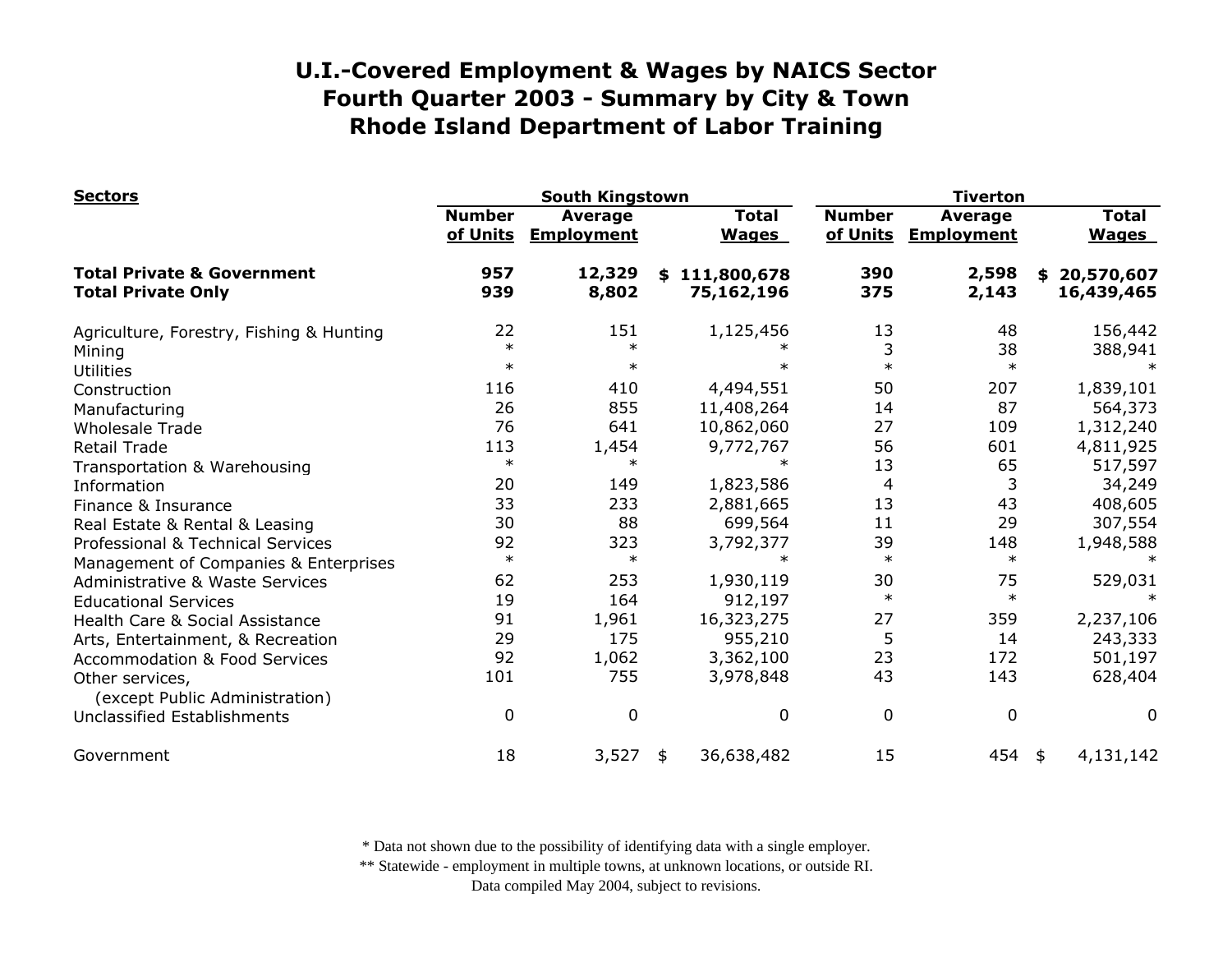| <b>Sectors</b>                                                     | <b>Warren</b>             |                                     |                              | <b>Warwick</b>            |                                     |                              |  |
|--------------------------------------------------------------------|---------------------------|-------------------------------------|------------------------------|---------------------------|-------------------------------------|------------------------------|--|
|                                                                    | <b>Number</b><br>of Units | <b>Average</b><br><b>Employment</b> | <b>Total</b><br><b>Wages</b> | <b>Number</b><br>of Units | <b>Average</b><br><b>Employment</b> | <b>Total</b><br><b>Wages</b> |  |
| <b>Total Private &amp; Government</b><br><b>Total Private Only</b> | 372<br>363                | 4,153<br>4,033                      | \$31,126,432<br>29,576,212   | 3,229<br>3,195            | 53,150<br>48,419                    | \$452,149,933<br>397,213,539 |  |
| Agriculture, Forestry, Fishing & Hunting                           | $\ast$                    | $\ast$                              | $\ast$                       | $\ast$                    |                                     |                              |  |
| Mining                                                             | 0                         | 0                                   | 0                            | $\ast$                    |                                     |                              |  |
| <b>Utilities</b>                                                   | 0                         | 0                                   | 0                            | $\ast$                    |                                     |                              |  |
| Construction                                                       | 38                        | 131                                 | 1,185,902                    | 303                       | 2,028                               | 26,329,369                   |  |
| Manufacturing                                                      | 50                        | 1,215                               | 11,208,121                   | 213                       | 5,084                               | 56,524,474                   |  |
| <b>Wholesale Trade</b>                                             | 21                        | 184                                 | 2,647,867                    | 267                       | 1,834                               | 22,869,468                   |  |
| <b>Retail Trade</b>                                                | 50                        | 293                                 | 1,540,595                    | 471                       | 9,439                               | 53,577,829                   |  |
| Transportation & Warehousing                                       | 9                         | 373                                 | 2,051,290                    | 105                       | 2,573                               | 21,376,287                   |  |
| Information                                                        | $\overline{4}$            | 47                                  | 284,576                      | 42                        | 492                                 | 4,925,372                    |  |
| Finance & Insurance                                                | 14                        | 101                                 | 1,464,427                    | 199                       | 3,028                               | 38,411,414                   |  |
| Real Estate & Rental & Leasing                                     | 9                         | 23                                  | 139,175                      | 130                       | 1,380                               | 11,720,419                   |  |
| Professional & Technical Services                                  | 20                        | 74                                  | 788,476                      | 357                       | 1,540                               | 18,956,595                   |  |
| Management of Companies & Enterprises                              | $\ast$                    | $\ast$                              | $\ast$                       | 11                        | 1,341                               | 15,391,503                   |  |
| <b>Administrative &amp; Waste Services</b>                         | 22                        | 153                                 | 1,024,021                    | 187                       | 3,207                               | 18,044,575                   |  |
| <b>Educational Services</b>                                        | 5                         | 59                                  | 454,508                      | 30                        | 821                                 | 6,535,305                    |  |
| Health Care & Social Assistance                                    | 33                        | 562                                 | 4,003,359                    | 326                       | 8,010                               | 71,740,892                   |  |
| Arts, Entertainment, & Recreation                                  | 5                         | 22                                  | 90,913                       | 33                        | 504                                 | 2,258,952                    |  |
| <b>Accommodation &amp; Food Services</b>                           | 40                        | 660                                 | 1,828,790                    | 245                       | 5,371                               | 18,392,045                   |  |
| Other services,<br>(except Public Administration)                  | 39                        | 132                                 | 741,896                      | 271                       | 1,740                               | 9,966,504                    |  |
| Unclassified Establishments                                        | $\Omega$                  | $\mathbf 0$                         | 0                            | 1                         | $\mathbf{0}$                        | 0                            |  |
| Government                                                         | 9                         | 121                                 | 1,550,220<br>\$              | 34                        | $4,729$ \$                          | 54,936,394                   |  |

\* Data not shown due to the possibility of identifying data with a single employer.

\*\* Statewide - employment in multiple towns, at unknown locations, or outside RI.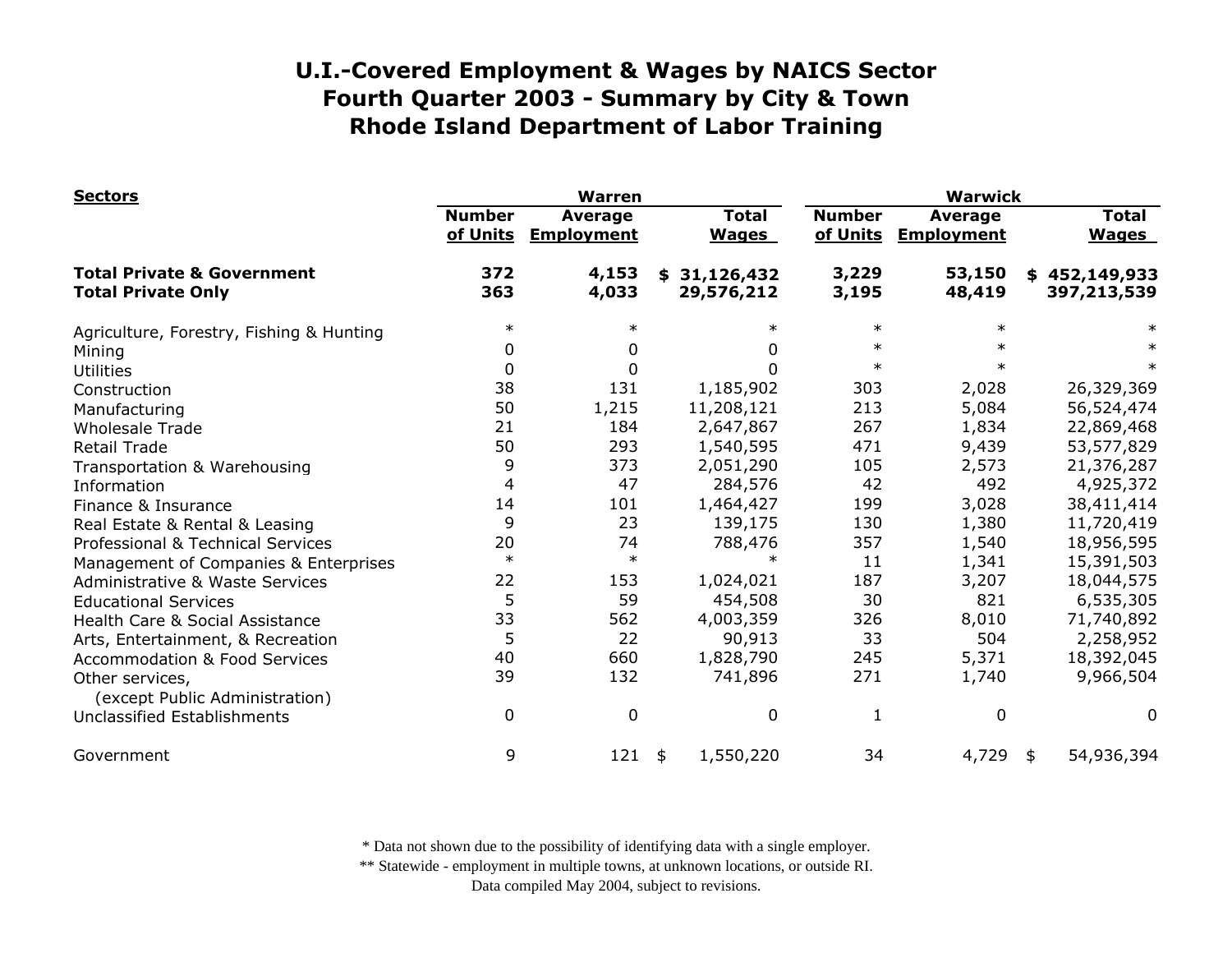| <b>Sectors</b>                                                     | Westerly                  |                                     |                              | <b>West Greenwich</b>     |                                     |                              |  |
|--------------------------------------------------------------------|---------------------------|-------------------------------------|------------------------------|---------------------------|-------------------------------------|------------------------------|--|
|                                                                    | <b>Number</b><br>of Units | <b>Average</b><br><b>Employment</b> | <b>Total</b><br><b>Wages</b> | <b>Number</b><br>of Units | <b>Average</b><br><b>Employment</b> | <b>Total</b><br><b>Wages</b> |  |
| <b>Total Private &amp; Government</b><br><b>Total Private Only</b> | 840<br>816                | 9,977<br>8,868                      | \$77,037,496<br>67,529,690   | 184<br>176                | 4,114<br>3,675                      | \$60,935,078<br>56,522,437   |  |
| Agriculture, Forestry, Fishing & Hunting                           | 3                         | 9                                   | 53,629                       | $\ast$                    | $\ast$                              |                              |  |
| Mining                                                             | $\ast$                    | $\ast$                              |                              | 0                         | 0                                   | 0                            |  |
| <b>Utilities</b>                                                   | $\ast$                    |                                     |                              | 0                         | 0                                   | 0                            |  |
| Construction                                                       | 102                       | 420                                 | 4,608,415                    | 42                        | 354                                 | 6,668,847                    |  |
| Manufacturing                                                      | 31                        | 840                                 | 10,897,316                   | 11                        | 1,299                               | 21,699,744                   |  |
| <b>Wholesale Trade</b>                                             | 25                        | 57                                  | 743,072                      | 17                        | 234                                 | 3,766,654                    |  |
| <b>Retail Trade</b>                                                | 140                       | 2,441                               | 13,487,664                   | 9                         | 68                                  | 312,766                      |  |
| Transportation & Warehousing                                       | 11                        | 35                                  | 213,696                      | 9                         | 181                                 | 2,084,628                    |  |
| Information                                                        | 11                        | 239                                 | 2,798,094                    |                           | 9                                   | 140,443                      |  |
| Finance & Insurance                                                | 29                        | 310                                 | 3,134,038                    | 5                         | 34                                  | 578,680                      |  |
| Real Estate & Rental & Leasing                                     | 23                        | 109                                 | 629,976                      | $\ast$                    | $\ast$                              |                              |  |
| Professional & Technical Services                                  | 70                        | 196                                 | 1,827,262                    | $\ast$                    |                                     |                              |  |
| Management of Companies & Enterprises                              | $\ast$                    | $\ast$                              |                              | $\Omega$                  | 0                                   | 0                            |  |
| <b>Administrative &amp; Waste Services</b>                         | 45                        | 149                                 | 720,506                      | 19                        | 71                                  | 580,082                      |  |
| <b>Educational Services</b>                                        | 6                         | 66                                  | 251,648                      | $\ast$                    | $\ast$                              |                              |  |
| Health Care & Social Assistance                                    | 101                       | 1,872                               | 16,873,404                   | 8                         | 80                                  | 482,547                      |  |
| Arts, Entertainment, & Recreation                                  | 30                        | 207                                 | 1,379,318                    | $\ast$                    | $\ast$                              | $\ast$                       |  |
| <b>Accommodation &amp; Food Services</b>                           | 93                        | 1,155                               | 4,429,384                    | 11                        | 174                                 | 587,218                      |  |
| Other services,<br>(except Public Administration)                  | 87                        | 457                                 | 1,963,166                    | 8                         | 21                                  | 107,175                      |  |
| Unclassified Establishments                                        | 3                         | 4                                   | 46,374                       | 0                         | 0                                   | 0                            |  |
| Government                                                         | 24                        | 1,108                               | 9,507,806<br>\$              | 8                         | 440                                 | 4,412,641<br>\$              |  |

\* Data not shown due to the possibility of identifying data with a single employer.

\*\* Statewide - employment in multiple towns, at unknown locations, or outside RI.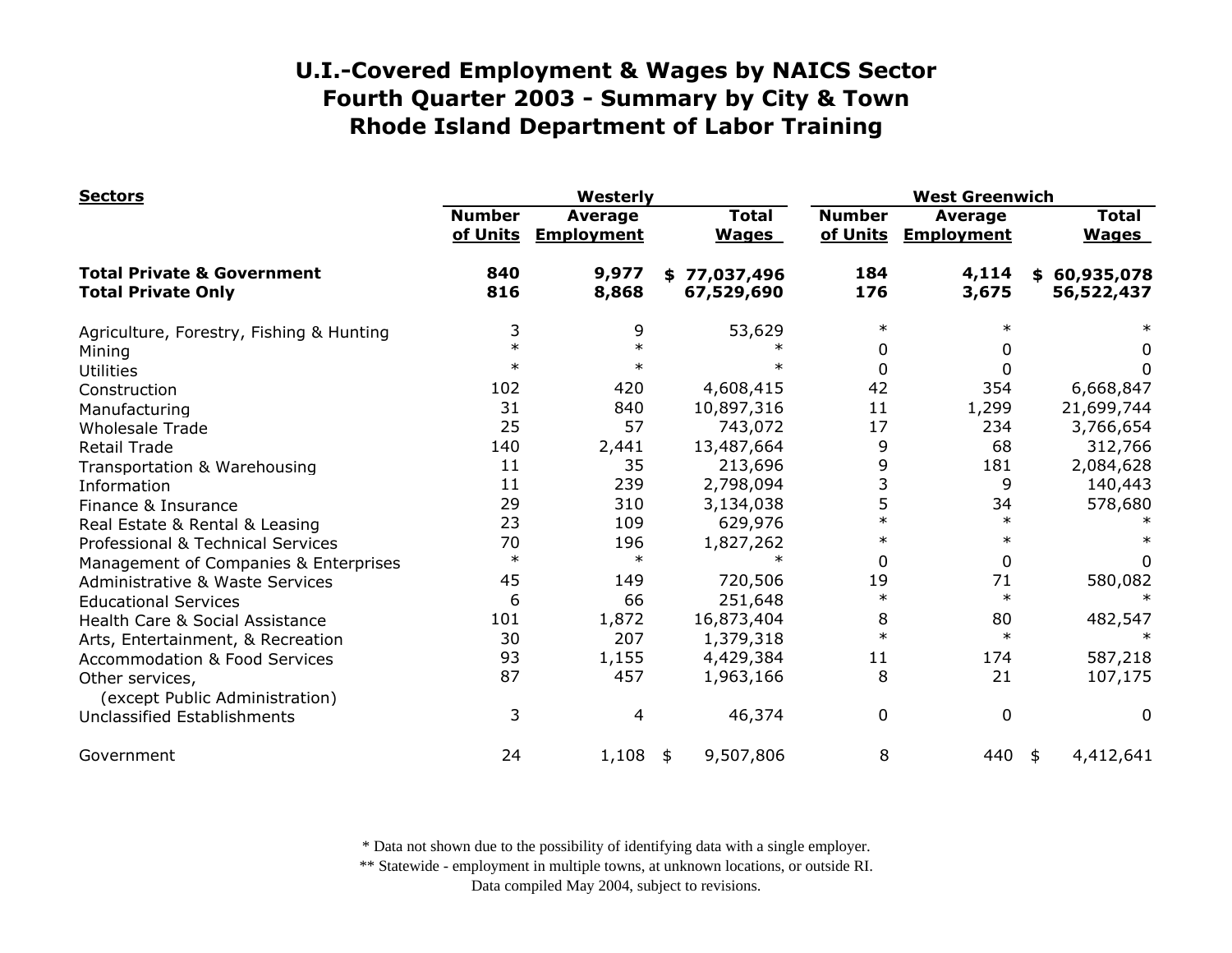| <b>Sectors</b>                                                     | <b>West Warwick</b>       |                                     |                              | Woonsocket                |                                     |                              |   |
|--------------------------------------------------------------------|---------------------------|-------------------------------------|------------------------------|---------------------------|-------------------------------------|------------------------------|---|
|                                                                    | <b>Number</b><br>of Units | <b>Average</b><br><b>Employment</b> | <b>Total</b><br><b>Wages</b> | <b>Number</b><br>of Units | <b>Average</b><br><b>Employment</b> | <b>Total</b><br><b>Wages</b> |   |
| <b>Total Private &amp; Government</b><br><b>Total Private Only</b> | 630<br>614                | 9,753<br>8,744                      | \$88,131,169<br>79,196,613   | 866<br>847                | 14,914<br>13,237                    | \$135,084,376<br>116,637,085 |   |
| Agriculture, Forestry, Fishing & Hunting                           | 0                         | 0                                   | 0                            | $\ast$                    |                                     |                              |   |
| Mining                                                             | $\ast$                    | $\ast$                              | $\ast$                       | 0                         | 0                                   |                              | 0 |
| <b>Utilities</b>                                                   | 0                         | 0                                   | 0                            | $\ast$                    |                                     |                              |   |
| Construction                                                       | 80                        | 341                                 | 2,962,974                    | 71                        | 411                                 | 4,203,191                    |   |
| Manufacturing                                                      | 47                        | 1,855                               | 21,336,188                   | 80                        | 1,347                               | 14,669,147                   |   |
| <b>Wholesale Trade</b>                                             | 39                        | 363                                 | 3,894,963                    | 52                        | 251                                 | 3,942,465                    |   |
| <b>Retail Trade</b>                                                | 101                       | 1,327                               | 9,986,245                    | 128                       | 2,083                               | 12,146,131                   |   |
| Transportation & Warehousing                                       | 12                        | 343                                 | 4,439,267                    | 16                        | 778                                 | 6,215,296                    |   |
| Information                                                        | 5                         | 807                                 | 9,361,933                    | 6                         | 52                                  | 531,526                      |   |
| Finance & Insurance                                                | 21                        | 1,044                               | 11,273,576                   | 31                        | 275                                 | 3,218,904                    |   |
| Real Estate & Rental & Leasing                                     | 22                        | 65                                  | 400,209                      | 26                        | 82                                  | 556,709                      |   |
| Professional & Technical Services                                  | 37                        | 182                                 | 2,499,464                    | 61                        | 212                                 | 2,858,618                    |   |
| Management of Companies & Enterprises                              | $\ast$                    | $\ast$                              |                              | 6                         | 1,732                               | 28,464,433                   |   |
| <b>Administrative &amp; Waste Services</b>                         | 35                        | 216                                 | 1,295,062                    | 42                        | 498                                 | 3,123,700                    |   |
| <b>Educational Services</b>                                        | 10                        | 75                                  | 349,380                      | 13                        | 383                                 | 2,822,003                    |   |
| Health Care & Social Assistance                                    | 47                        | 771                                 | 5,904,248                    | 102                       | 3,250                               | 26,690,316                   |   |
| Arts, Entertainment, & Recreation                                  | 9                         | 60                                  | 255,194                      | 11                        | 70                                  | 401,519                      |   |
| <b>Accommodation &amp; Food Services</b>                           | 68                        | 926                                 | 2,938,235                    | 98                        | 1,159                               | 3,373,667                    |   |
| Other services,<br>(except Public Administration)                  | 79                        | 365                                 | 1,873,327                    | 101                       | 583                                 | 2,527,579                    |   |
| Unclassified Establishments                                        | $\Omega$                  | 0                                   | 0                            | $\mathbf{1}$              | $\mathbf{1}$                        | 3,294                        |   |
| Government                                                         | 16                        | 1,010                               | 8,934,556<br>\$              | 19                        | 1,675                               | 18,447,291<br>\$             |   |

\* Data not shown due to the possibility of identifying data with a single employer.

\*\* Statewide - employment in multiple towns, at unknown locations, or outside RI.